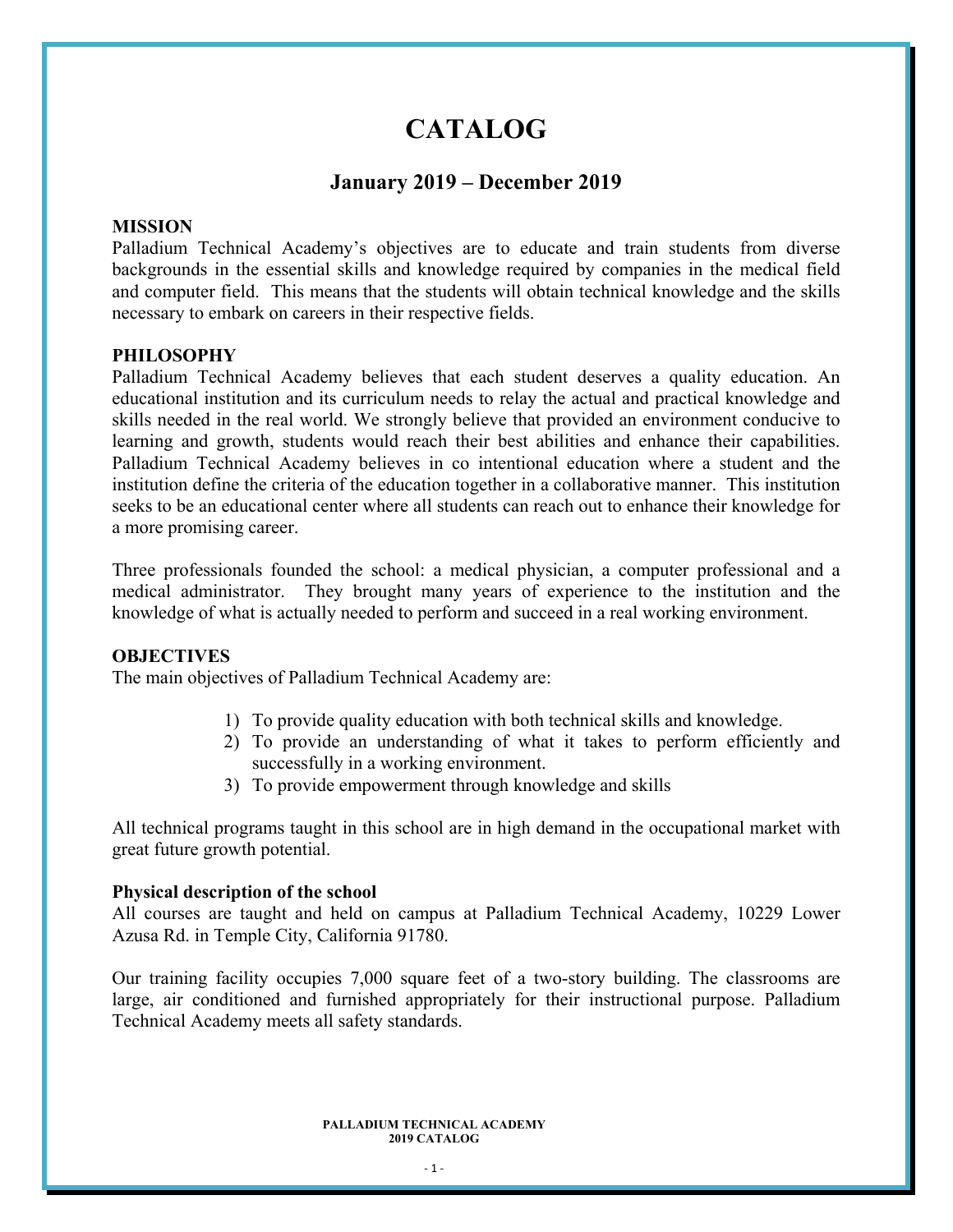Our facility offers its students a reference library/media center with reference texts and other educational materials related to our curriculum. Our computer labs are equipped with IBM compatible computers with educational software for students to practice new skills and enhance their learning experience. Special medical equipment is provided for the use of students in our medical programs including simulated examination and patient care areas.

Convenient free parking for students is available at the campus. The campus is located in close proximity to public transportation such as the El Monte bus station and the El Monte Metro Link Station.

All information in this catalog is current, correct, and certified by Amir Shafe.

#### **Governing Body**

Amir Shafe, CAO and Director, Dr. Jonathan Tam, Executive Officer, Dani Duncan, Executive Officer.

#### **Accreditation/Approvals**

Palladium Technical Academy has achieved national accreditation from the Council on Occupational Education, which is an accrediting agency recognized by the United States Department of Education.

#### **State of California**

Palladium Technical Academy's license to operate through May 18, 2024 in the State of California is based on provisions of the California Private Postsecondary Education Act (CPPEA) of 2009, which is effective January 1, 2010. The Act is administered by the Bureau for Private Postsecondary Education, under the Department of Consumer Affairs. Palladium Technical Academy is a private institution that is licensed to operate by the bureau. The Bureau can be reached at:

> Bureau for Private Postsecondary Education 2535 Capitol Oaks Drive, Suite 400, Sacramento, CA 95833 P.O. Box 980818 West Sacramento, CA 95798-0818 Phone: (888) 370-7589, (916) 263-1897 Fax: (916) 263-1897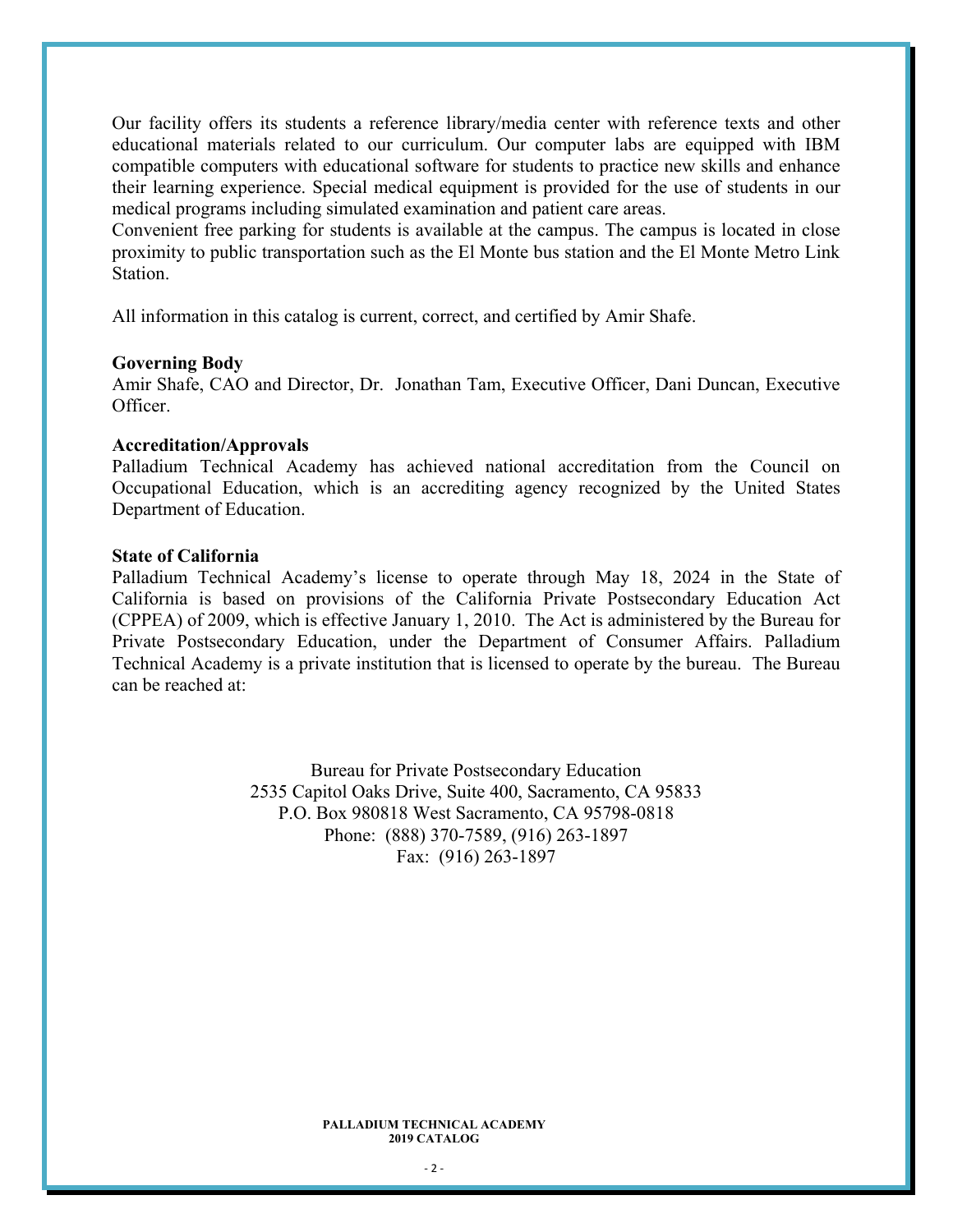## **FACULTY & ADMINISTRATION DEPARTMENT**

| <b>Amir Shafe – Director/Education Director/ PT Instructor-FT</b><br><b>MA-Computer Sciences</b><br>Bachelor of Science - Computer Sciences<br>California State University of Long Beach | Administration            |
|------------------------------------------------------------------------------------------------------------------------------------------------------------------------------------------|---------------------------|
| Dani Duncan – Director of Financial Aid-FT<br>15 years Financial Aid experience<br>20 years medical office experience                                                                    | Administration            |
| <b>Marilyn Gesualdo -Business Office-FT</b><br>15 Years Experience - Financial Aid                                                                                                       | Administration            |
| <b>Manish Chokshi- Director of Admissions-FT</b><br><b>Bachelor of Arts-Business</b><br>20 Years Admission Experience                                                                    | Administration            |
| <b>Nellie Clark, Registrar-Student Services/Placement-FT</b><br>15 Years Experience Education<br>15 Years Experience Medical Clinical                                                    | Administration            |
| Nellie Clark, Instructor - PT<br>Teaching Credential-Vocational Education<br>University of California Riverside                                                                          | <b>Medical Programs</b>   |
| Meri Khana, Instructor - PT<br>Bachelor of Science-Health/Human Sciences<br>Tbilisi State University<br>Certified Medical Coder 20 years experience                                      | <b>Medical Programs</b>   |
| Jonathan Tam, M.D. - Phlebotomy Director-PT<br><b>USC-SUNY</b>                                                                                                                           | <b>Medical Department</b> |
| Willie Gragasin, CPT 1 - Phlebotomy Instructor-PT<br>10 Years experience CPT 1                                                                                                           | <b>Medical Department</b> |
| <b>Vanessa Martinez, RDA-PT Instructor</b><br>10 Years Experience Dental Assistant                                                                                                       | <b>Dental Department</b>  |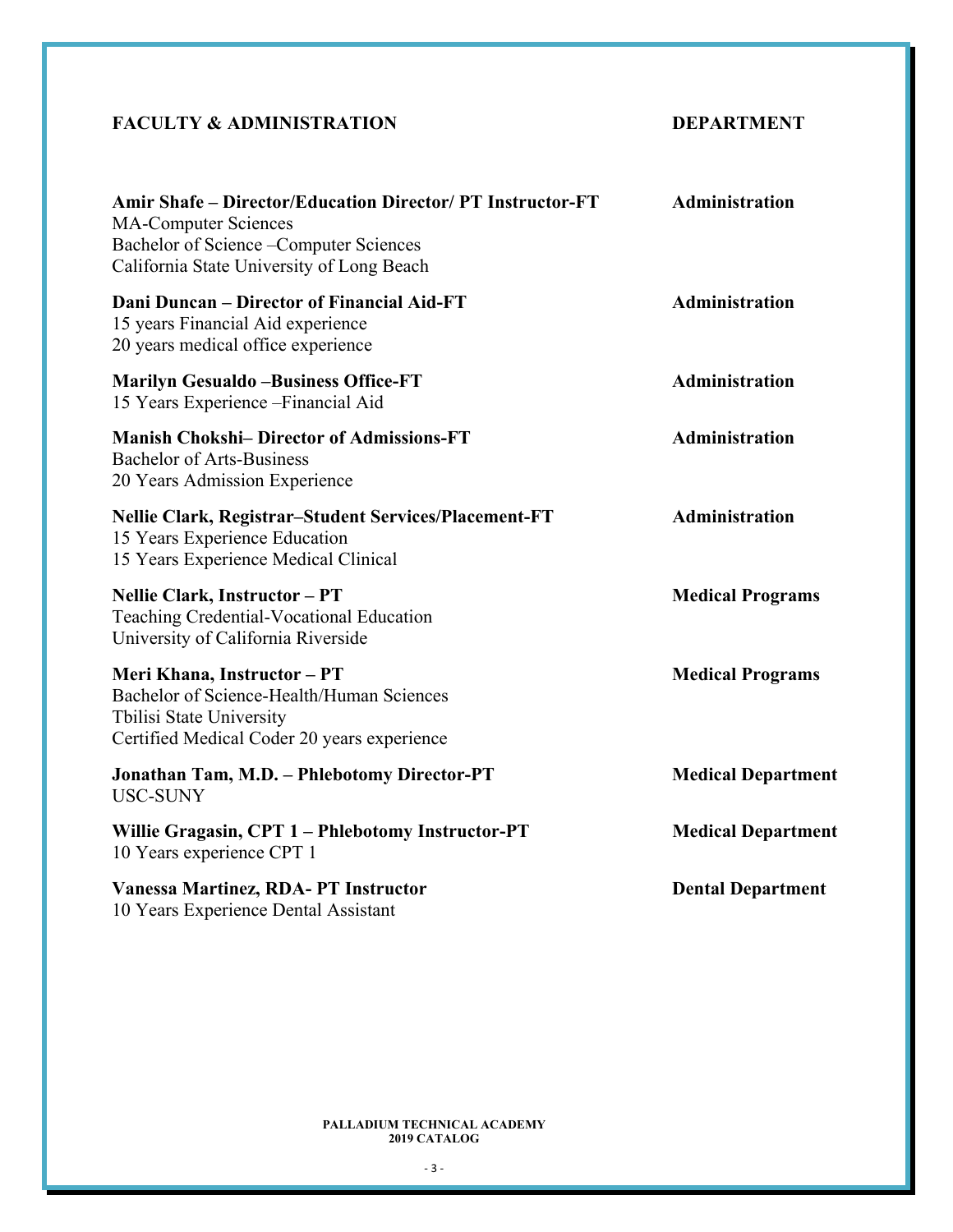#### **ADMISSION POLICIES and PROCEDURES**

#### **Admission Requirements**

The programs offered at this school are open to anyone with a high school diploma or the equivalent. All applicants will be considered without regard to race, color, national origin, sex, age, disability, religion, or sexual orientation.

#### **Ability to Benefit Students**

We do not accept ability to benefit (ATB) students unless eligibility was established prior to July 1, 2012, the applicant will be required to provide such documentation. If eligibility is established, these students may apply for Title IV Financial Aid.

#### **Other Requirements for admission are:**

- 1. All candidates are required to pass a Wonderlic Assessment that measures English language, Reading comprehension and Numerical skills with a minimum score of 60%.
- 2. All candidates visit the school and have an interview with our admissions representative. Each individual's interests and objectives are factors in selecting the proper program
- 3. Applicants and/or their families are given a tour of the school.
- 4. We provide a copy of our catalog, consumer information, including tuition and fees, a current schedule of program start dates, syllabus and a list of our faculty.
- 5. Applicants complete the required application for admission.
- 6. Meet with Financial Aid to discuss tuition, fees, and financial options.

If the applicant meets all requirements and wants to proceed, they will read the enrollment agreement and sign it. The disclosures, cancellation notice, and other information will be given. If the applicant is less than 18 years of age a parent or guardian must sign the enrollment agreement.

Students who fail the entrance exam must wait a minimum of seven calendar days prior to retaking the exam. Students must take an alternate form of the exam the next time it is taken.

#### **English Instruction/Proficiency**

 Palladium Technical Academy does not provide instruction in English as a Second Language. All instruction at Palladium Technical Academy is provided in English. English language proficiency is documented through the Wonderlic Assessment.

#### **Program Transfer**

Program transfer between programs offered at Palladium Technical Academy is allowed upon approval of the Education Director. Students who have attended other accredited schools may request to transfer to Palladium Technical Academy.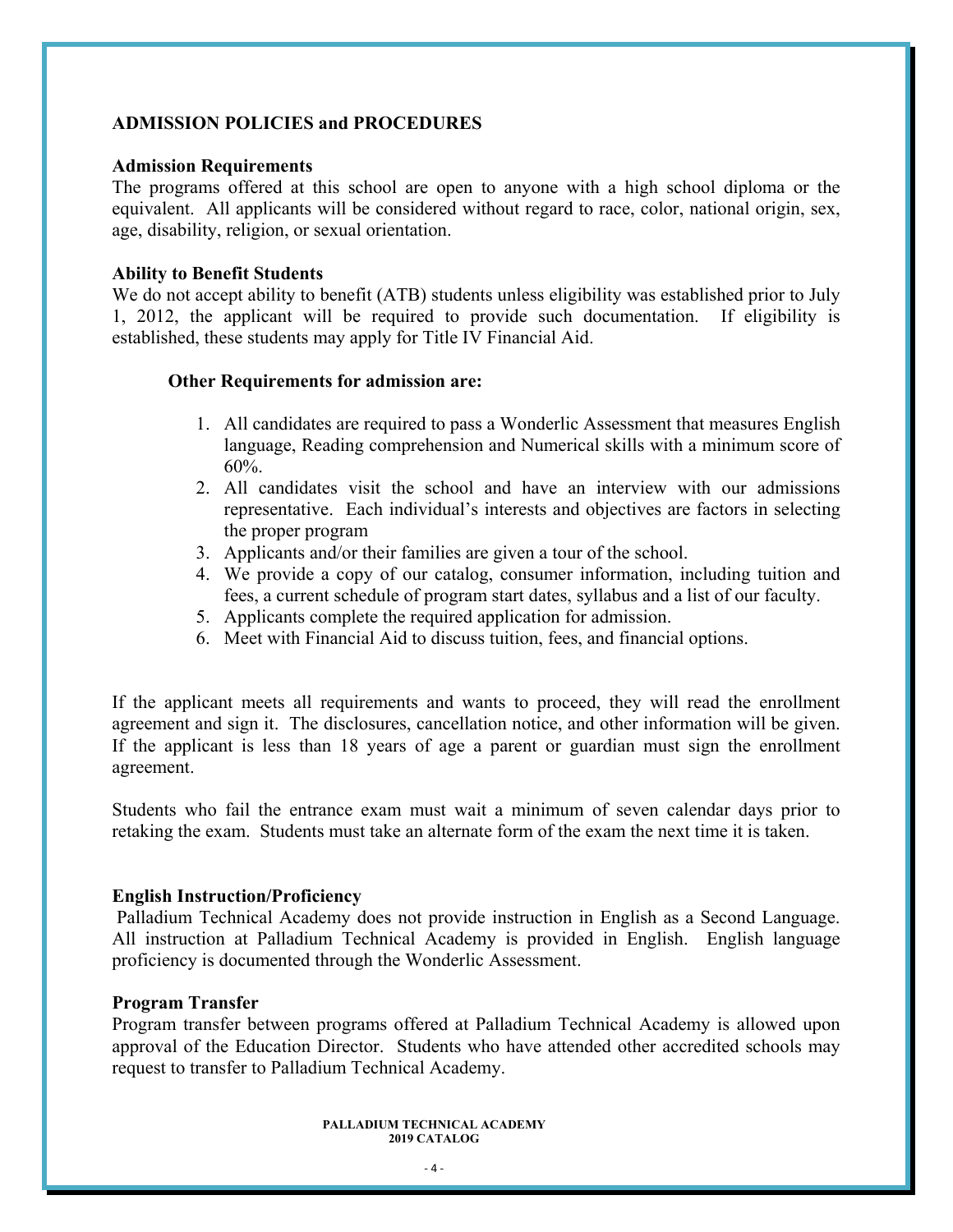#### **Credit for Previous Training**

The school will evaluate previous education and training that may be applicable to an educational program offered at Palladium Technical Academy at the discretion of the Education Director. No credit for prior experiential experience is granted. There is no charge for evaluation of credit. All decisions on credit are final. Appeals are not accepted.

#### **NOTICE CONCERNING TRANSFERABILITY OF CREDITS AND CREDENTIALS EARNED AT OUR INSTITUTION**

The transferability of credits you earn at Palladium Technical Academy is at the complete discretion of an institution to which you may seek to transfer. Acceptance of the certificate you earn in the educational program is also at the complete discretion of the institution to which you seek to transfer. If the credits or certificates that you earn at this institution are not accepted at the institution you seek to transfer to, you may be required to repeat some or all of your coursework at that institution. For this reason, you should make certain that your attendance at this institution would meet your educational goals. This may include contacting an institution which you may seek to transfer into after attending Palladium Technical Academy to determine if your credits or certificate will transfer.

#### **Copyright**

Copyright infringement is a violation of federal law and subject to severe civil penalties and sanctions. It can also be a violation of federal criminal law.

Under federal copyright law, copyrighted works may not be copied, published, disseminated, displayed, performed or played without the permission of the copyright holder, unless such use is deemed "fair use" under the law.

For more information on U.S. copyright law, consult the Web site of the http://www.copyright.gov/. Copyright Office. The U.S. Copyright office has a variety of circulars and forms, available online or printed, which can provide answers and guidance to many copyright questions and issues.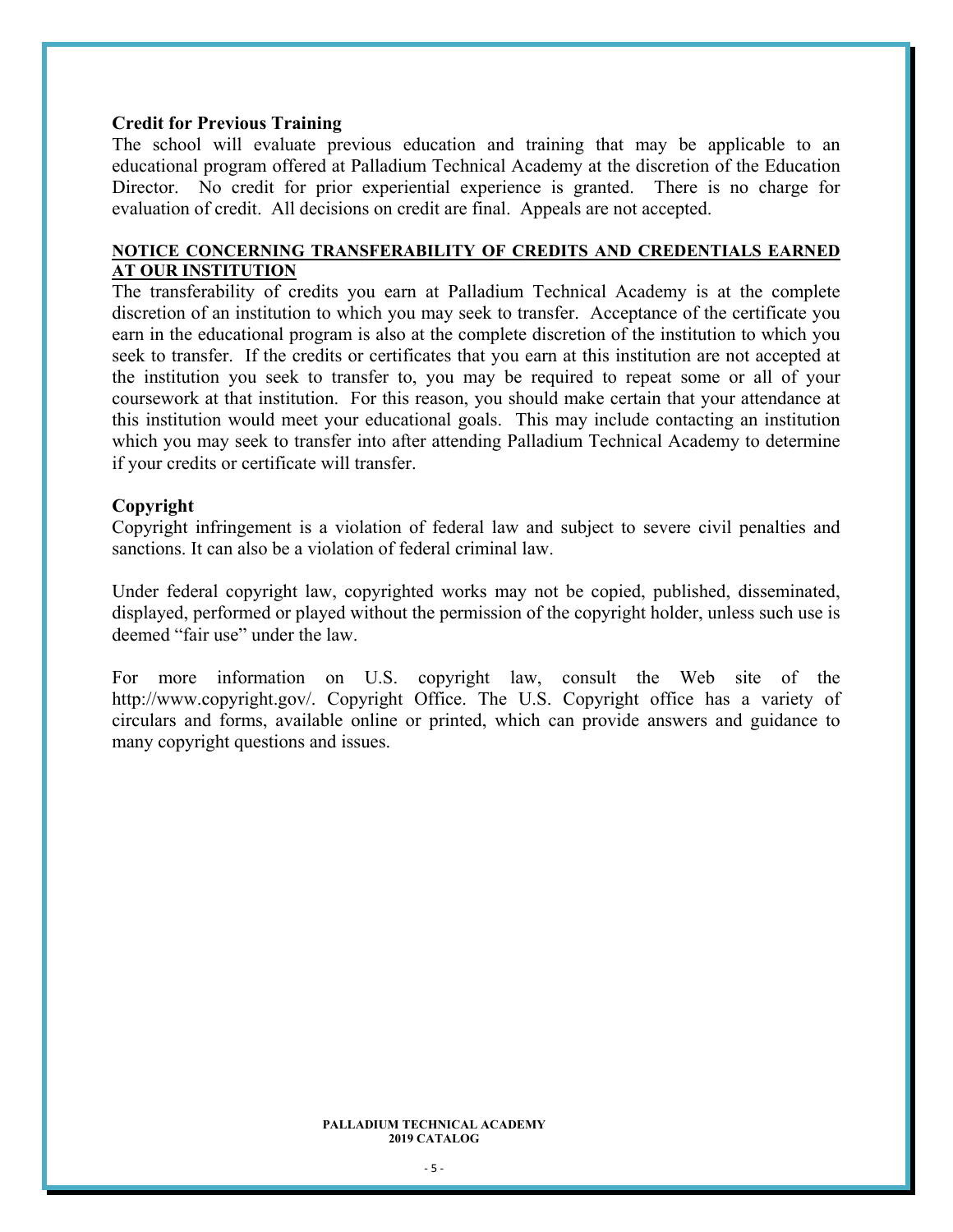#### **ACADEMIC POLICIES**

#### **Schedule and Calendar**

This catalog is for the year January 1, 2019 – December 31, 2019. Palladium Technical Academy's educational programs are comprised of several modules. Each module provides specific training and skills. New skills and knowledge constantly become requirements in the job market due to new technologies. Those trends and new requirements can be incorporated into our educational programs as new modules. Modules also provide flexible scheduling allowing students to embark on their education at the start of any given module.

Modules are offered on a sufficient schedule to allow time for program completion requirements. Our instructors work with each individual student to ensure that all receive sufficient attention. This environment is conducive to learning and development. We offer classes in the mornings, afternoons, and evenings based on space availability.

#### **The following holidays are observed**

New Year's Day Martin Luther King Day Presidents Day Memorial Day Independence Day Labor Day Veterans Day Thanksgiving Day Day after Thanksgiving Christmas Day Holy Days of all Religions are respected and allowed.

| <b>Palladium Technical Academy's Location and Hours of Operation:</b> |                                              |
|-----------------------------------------------------------------------|----------------------------------------------|
| <b>Administrative office location</b>                                 | 10229 Lower Azusa Rd., Temple City, CA 91780 |
| <b>Office Hours:</b>                                                  | 8:30 AM to 8:00 PM                           |
| <b>Phone number:</b>                                                  | $(626)$ 444-0880                             |
| <b>Fax number:</b>                                                    | $(626)$ 444-4441                             |
| <b>Web Address:</b>                                                   | www.palladiumta.edu                          |

#### **Instruction Methods**

Our main objective is to teach students how to perform in a real working world environment. Our faculty is comprised of professionals who have been in their professional fields for a number of years. Various methods are utilized for instruction such as lectures, laboratories, case studies, simulations and individualized methods. Video and audiotapes are both utilized. Assignments, field trips, and guest speakers are also part of our educational process. Our classes are equipped with IBM compatible personal computers with internet connections.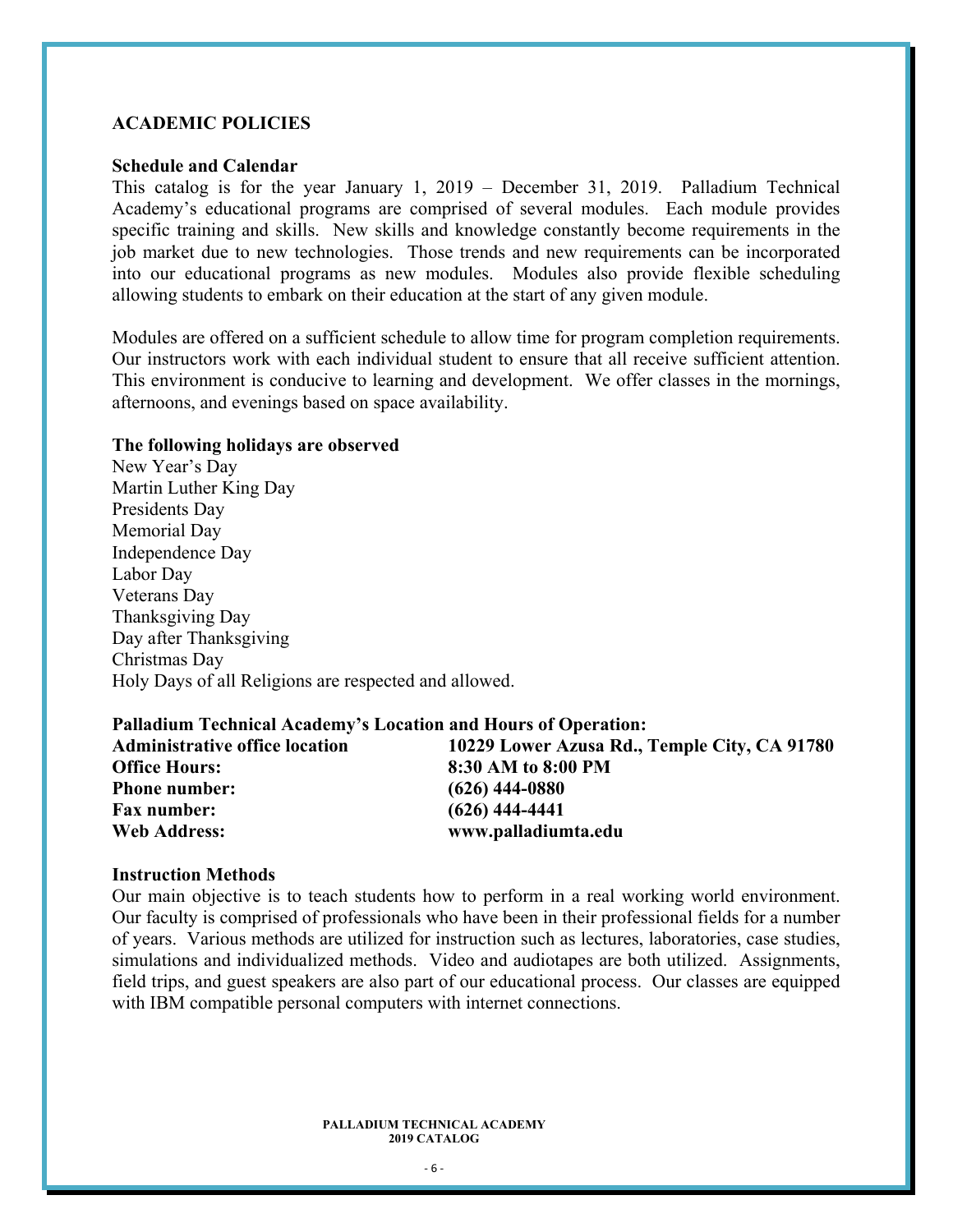#### **Program Changes/ Policy Guidelines**

Palladium Technical Academy has the right, at its discretion, to make reasonable changes in program content, materials, and equipment, as it deems necessary in the interest of improving our student's educational experience. It also reserves the right to make changes in policy and procedures as circumstances dictate.

#### **Refresher Training & Updating**

Graduates who desire refresher training may be admitted to retake a desired module. Admittance is based on space availability. We continue to support our students both academically, through general career counseling and job placement assistance after their graduation.

#### **Library/Media Center**

An assortment of books and references are readily available to all students and instructors. Students may check out books by completing a "check out" form provided by the Student Services. The books and media are accessible and available during school hours.

#### **Program Measurement**

Palladium Technical Academy measures its programs in quarter credit hours/units to allow for comparison with other postsecondary institutions and clock hours to allow measurement of the programs on this basis where required.

#### **Quarter credit hours/credits are defined as follows:**

1 quarter credit hour=10 clock hours of lecture

1 quarter credit hour=20 clock hours of laboratory time

1 quarter credit hour=30 clock hours of externship work experience

#### **Clock hours are defined as**

There is a minimum of 50 minutes; in which lectures, demonstrations, and similar class activities are conducted.

#### **Palladium Technical Academy grading scale policy**

The progress and quality of the student's work is measured by a system of letter grades and percentages.

| $A=Excellent$      | $90\% - 100\%$              |
|--------------------|-----------------------------|
| B=Good             | $80\% - 89\%$               |
| C=Satisfactory     | 70\%-79\%                   |
| D=Poor             | $60\% - 69\%$               |
| $F = F \n  reling$ | $00\% - 59\%$               |
| W=Withdrawal       | No credit/No grade assigned |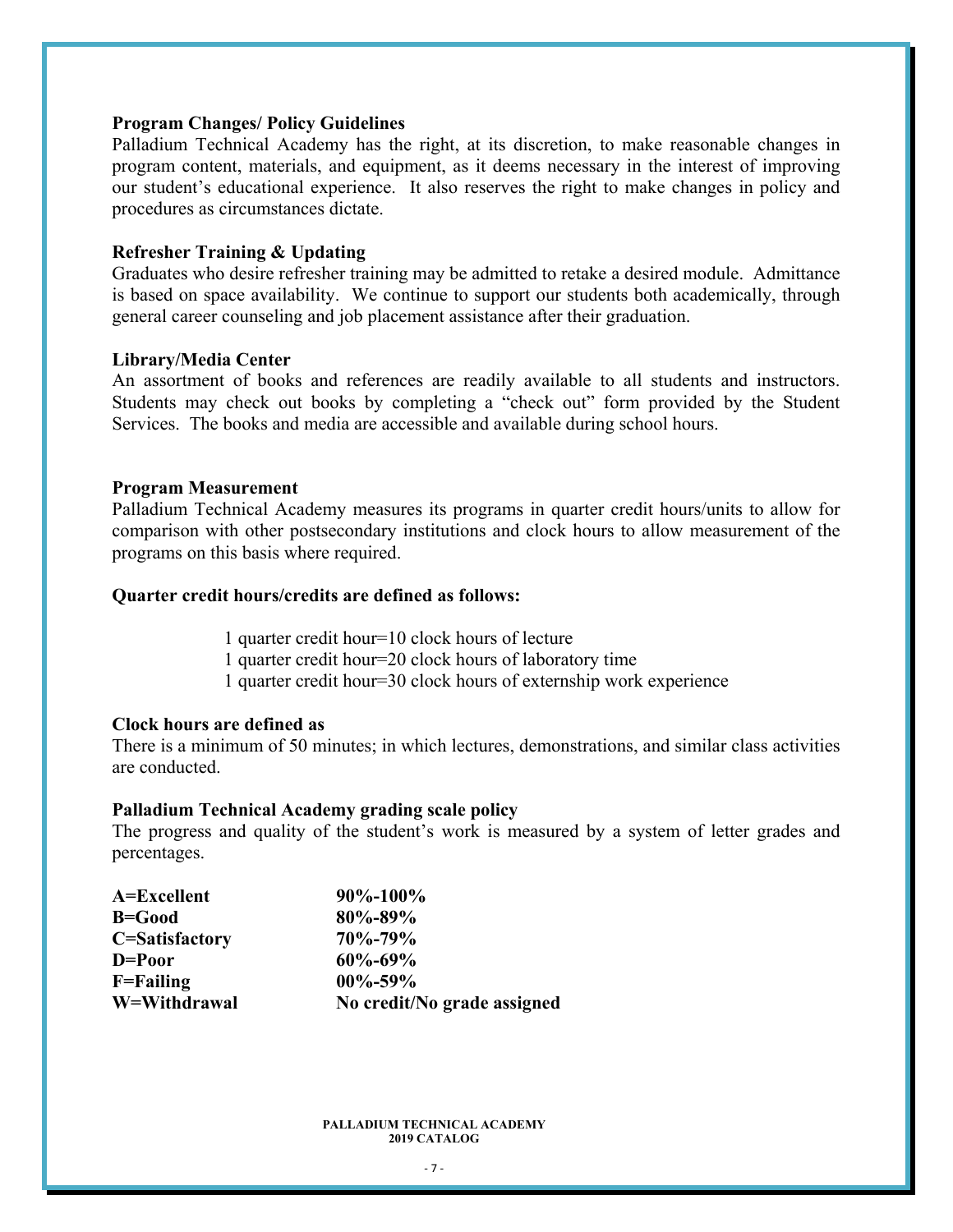#### **Satisfactory Academic Progress**

The student must show satisfactory progress is being made toward completion of their program. A student must show satisfactory progress is being made toward completion of their program. A student's progress will be measured at the completion of 25%, 50%, and 75% of the program's length. A student who falls below the 2.0 GPA will be placed on academic probation for the next module of the program.

A student may receive financial aid during this probationary period, however, if the student fails to achieve the required minimum GPA at the end of the assigned time allowable, he or she may be withdrawn from the program. Students must maintain satisfactory academic progress to maintain eligibility for financial aid.

#### **Make Up Work**

Students may make up work and exams with their instructor's approval.

#### **Repeating a Course/Module**

Students must pass all written exams and skills assessment in the module in order to maintain satisfactory academic progress. If a student fails and receives a final grade of "F", the student may repeat the module. Modules may be repeated within the maximum time allowed to complete the program of study (150% of program length). Modules are offered frequently to allow for repeat if needed. The grade given for the failed module will not be used to compute the cumulative GPA. When students repeat a failed module, the grade received replaces the failed grade on the transcript.

#### **Maximum Program Completion Time**

This maximum time is 150% of the planned program length.

#### **ATTENDANCE POLICY**

Students are expected to attend classes regularly following the approved schedules. It is the responsibility of each student to notify the school in advance if they will be absent or late, just as it is necessary to notify an employer.

#### **Satisfactory Attendance**

A minimum of 75% of attendance must be maintained throughout the enrollment period. Failure to maintain satisfactory attendances will result in attendance probation for a 30-day period. Satisfactory attendance is evaluated at 25%, 50%, and 75% of program length. Satisfactory attendance of 75% must be maintained for the 30 days in order to be removed from attendance probation. At the end of this time period if satisfactory attendance is not achieved the student may be withdrawn from the program.

#### **Tardiness/Leaving early**

Tardiness is a disruption to a good learning environment and is discouraged. For the purpose of satisfactory attendance, a student arriving more than 15 minutes late will be considered tardy. This policy applies to students leaving more than 15 minutes early. If repeated in excess, this may result in disciplinary action including probation, suspension, or termination.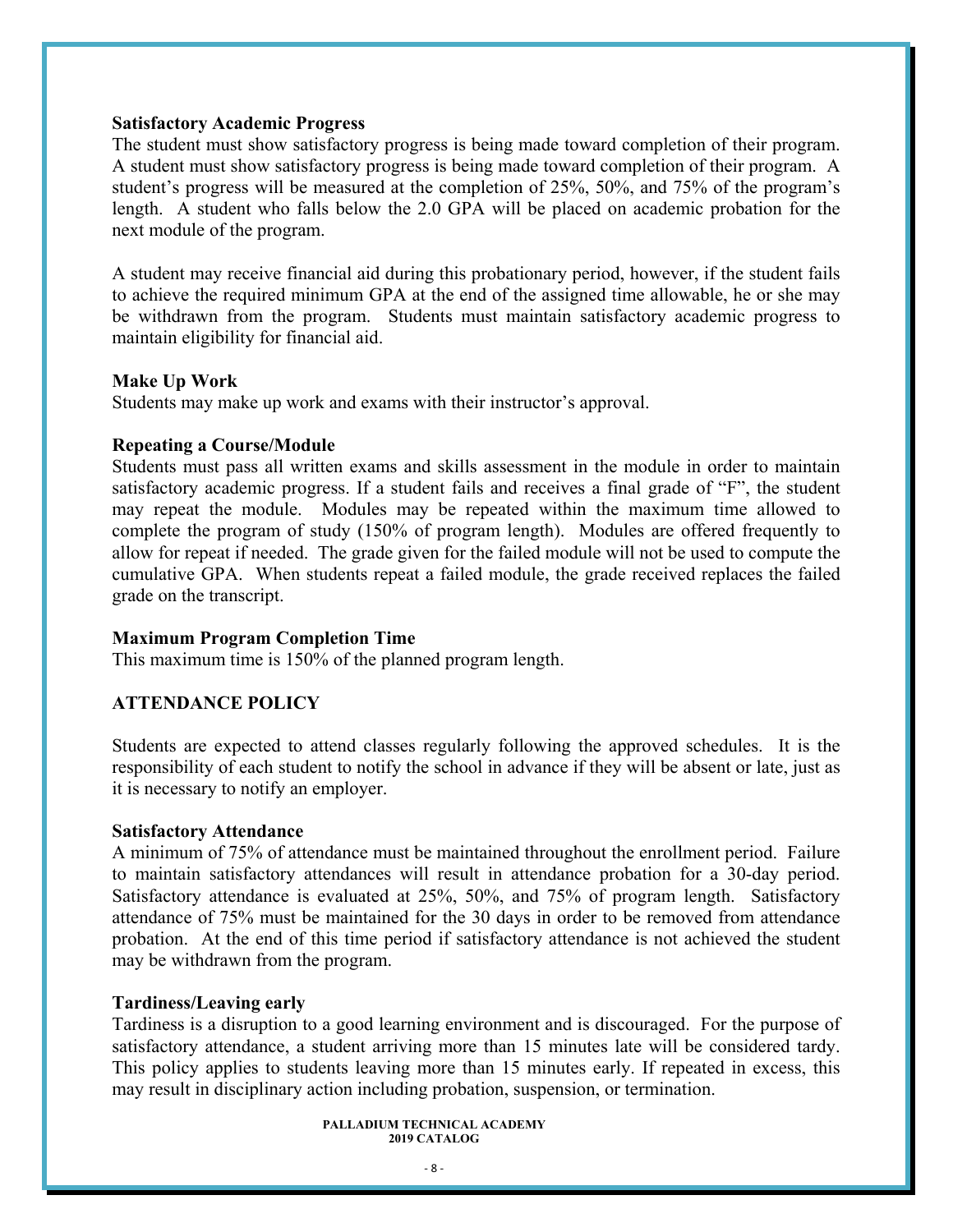#### **Leave of Absence**

Palladium Technical Academy will consider a written request for a leave of absence and may approve the leave after determining that the request is justifiable and there is a reasonable expectation that the student will return to school. A leave may be approved if:

- 1. The leave is requested in writing, states the reason the leave is necessary, and is signed and dated by the student.
- 2. The leave is requested in advance unless unforeseen circumstances prevent doing this.
- 3. The initial leave does not exceed 60 days, under exceptional circumstances an extension may be granted if requested before expiration of the current leave.
- 4. Additional leaves may be granted under exceptional circumstances

The total leave granted to the student in a 12-month period may not exceed 180 days. The first day of the initial leave is counted as the start of the 12-month period. All calendar days are counted as LOA (leave of absence) days.

The following are exceptions, as stated by law, jury duty, military service, and circumstances covered under the Family Medical Leave Act of 1993.

If you fail to return to school on the scheduled return date, you will be subject to the school's withdrawal policy, and will be withdrawn from school. A student who is receiving Title IV funds or loans should be aware that if he/she does not return from a Leave of Absence, some of the grace period of any loans may have been used up, as the withdrawal date is set retro-actively. A calculation will be made and if indicated funds will be returned to the appropriate Title IV programs.

#### **Withdrawal from School**

Students who wish to withdraw from their training program should contact the Program Director. A student who is absent for 21 consecutive class days without an approved leave of absence will be considered withdrawn. All students who withdraw are required to meet with the Financial Aid Officer. The official date of withdrawal is the last date on which a student attended class regardless of the circumstances or the date of notification to the school. Both refunds and final grade determinations are based upon this date.

#### **Re-entering Students**

If accepted, the student must reenter under the admissions, academic and administrative policies of the current catalog. The student must have his/her financial account current at the time of reentry. The application for reentry will be reviewed and determination made by the program director and/or other administrative staff as deemed appropriate by Palladium. A student who reenters within 180 days is treated as if he/she did not cease attendance for purpose of determining the financial aid awards for the period. The cost of attendance for such a student will reflect the original costs for that payment period.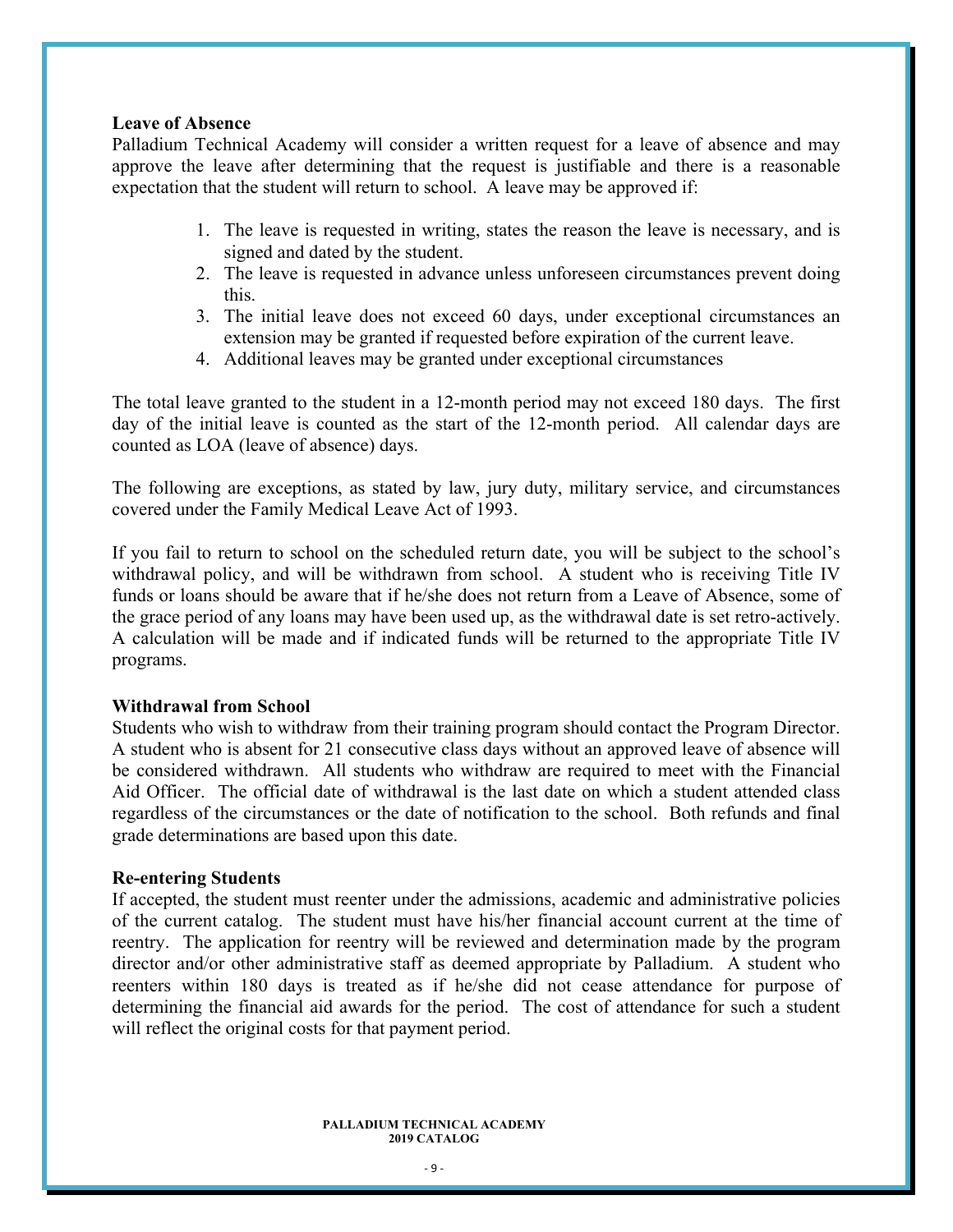#### **Graduation Requirements**

A student is considered to have completed their program if he/she achieves a cumulative grade point average (GPA) of 2.0 or higher and passes every course/module, which consists of successful completion of the skills assessment and all exams.

He/she must complete the training with an attendance rate of 75% of the total hours for the program and meet his/her financial obligations to the school. All program completers will receive a certificate confirming all educational and administrative requirements have been successfully met for their program of study**.** 

#### **Student Records**

Student records, which include grades, attendance, prior education and training, personal achievements, etc. are kept for a period of not less than five (5) years on the school premises. Academic transcripts are kept indefinitely, and are available upon written request.

Palladium Technical Academy maintains student records for each student, whether or not the student completes the educational program, for a period ending five years after the date of the student's graduation, withdrawal, or termination.

The student records shall be retrievable by student name and shall contain the following:

- Written records and transcripts of any formal education or training relevant to the student's qualification for admission.
- Copies of all documents signed by the student (including contracts and instruments of indebtedness).
- Copies of all tests given to the student (before admission).
- Records of the dates of courses or educational services completed or attempted.
- Grades or evaluations given to the student.
- Attendance records.
- Documents specifying the amount of a refund (if applicable; the date of the refund, amount refunded for tuition and/or equipment).
- Method of calculating a refund, check number, name, and address of the person/entity /recipient of refund.
- Copies of any official advisory notices or warnings regarding student progress.
- Complaints received from the student (including any correspondence, notes, and phone logs related to the complaint).

#### **Family Educational Rights and Privacy Act of 1974, as amended**

Palladium Technical Academy complies with the Family Educational Rights and Privacy Act (FERPA), which provides students certain rights related to their educational records. The following is a description of those rights:

 The right to inspect and review the student's educational records within 45 days of the day the School receives a written request for access: Students should submit to the School Director written requests that identify the record(s) they wish to inspect. The School official will make arrangements for access and notify the student of the time and place where the records may be inspected. If the records are not maintained by the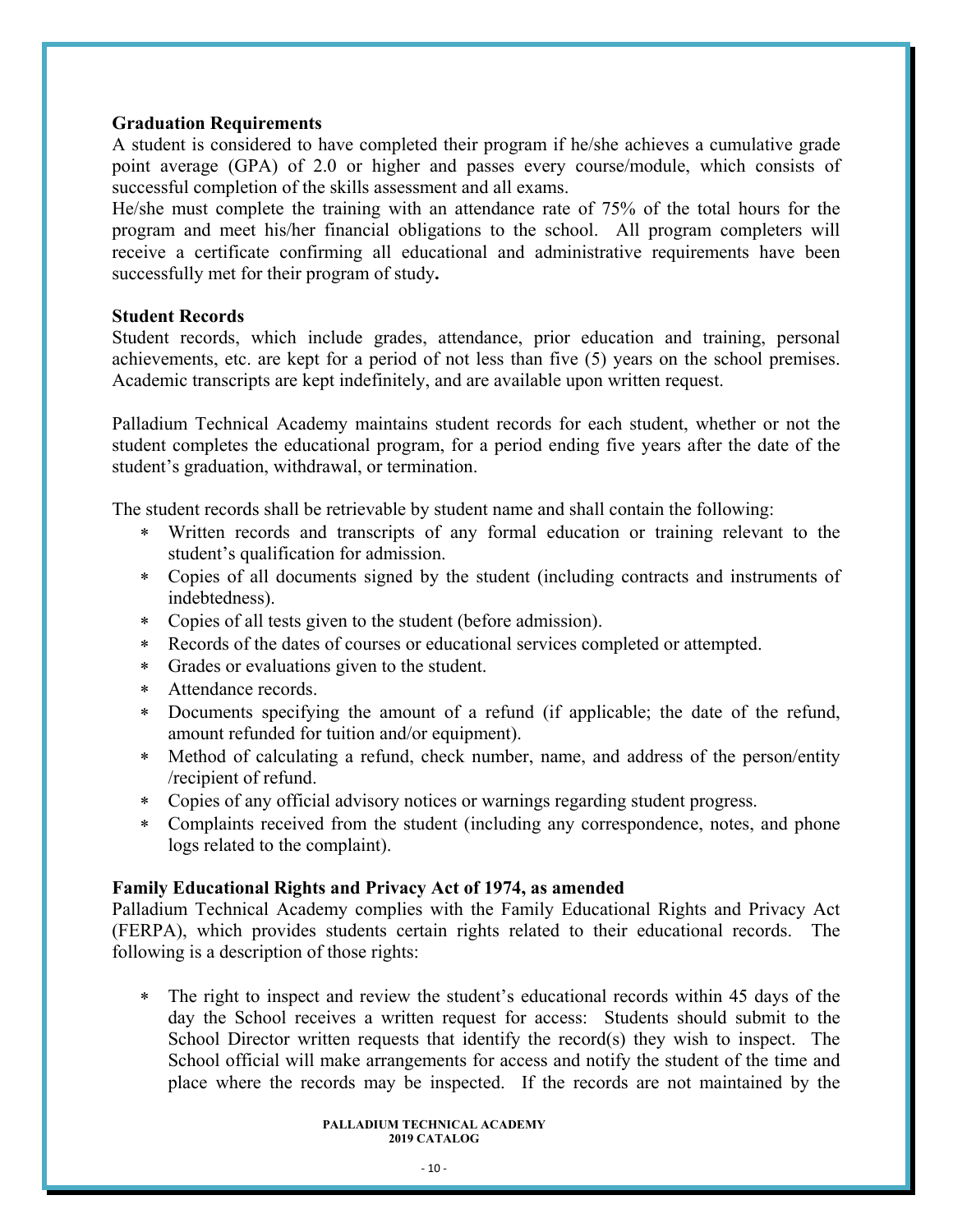school official to whom the request was submitted, that official shall advise the student of the correct official to whom the request should be addressed.

- The right to request the amendment of the student's educational records that the student believes are inaccurate or misleading. Student may ask the School to amend a record that he/she believes is inaccurate or misleading. The student should write the school official responsible for the record, clearly identify the part of the record they want changed, and specify why it is inaccurate or misleading. If the School decides not to amend the record as requested by the student, the school will notify the student of the decision and advise the student of his or her right to a hearing regarding the request for amendment. Additional information regarding the hearing procedures will be provided to the student when notified of the right to a hearing.
- The right to consent to disclosures of personally identifiable information contained in the student's education records, except to the extent that FERPA authorizes disclosure without consent: One exception, which permits disclosure without consent, is disclosure to School officials with legitimate educational interests. A School official is a person employed by the School in an administrative, supervisory, and academic and research, or support staff position. A person or company with whom the School has contracted (such as an attorney, auditor, or collection agent); a person serving on the Board of Trustees; a student serving on an official committee, such as a disciplinary or grievance committee, or assisting another school official in performing his or her tasks. A school official has a legitimate educational interest if the official needs to review an educational record in order to fulfill his or her professional responsibility. Upon request, the school discloses educational records without consent to officials of another school in which a student seeks or intends to enroll.
- Directory information is information that may be unconditionally released to third parties by the school without the consent of the student unless the student specifically requests that the information not be released. The school request students to present such requests in writing within 10 days of the date of enrollment. Directory information includes the student's name, address(s), telephone number(s), birth date and place, program undertaken, dates of attendance, and certificate or diploma awarded.
- The right to file a complaint with the United States Department of Education concerning alleged failures by the School to comply with the requirements of FERPA: The name and address of the Office that administers FERPA is Family Policy Compliance Office, Department of Education, 600 Independence Avenue, SW, Washington, DC 20202-4605.

#### **Dress Code**

Students enrolled in the Medical Programs are required to wear medical attire as specified during the enrollment and orientation process. During the training period, students are expected to dress and groom accordingly as expected in their future prospective positions. Employers may visit the facility for guest lectures or interviews, so it is important that the students convey a professional image at all times. Students dressed inappropriately may be asked to leave class.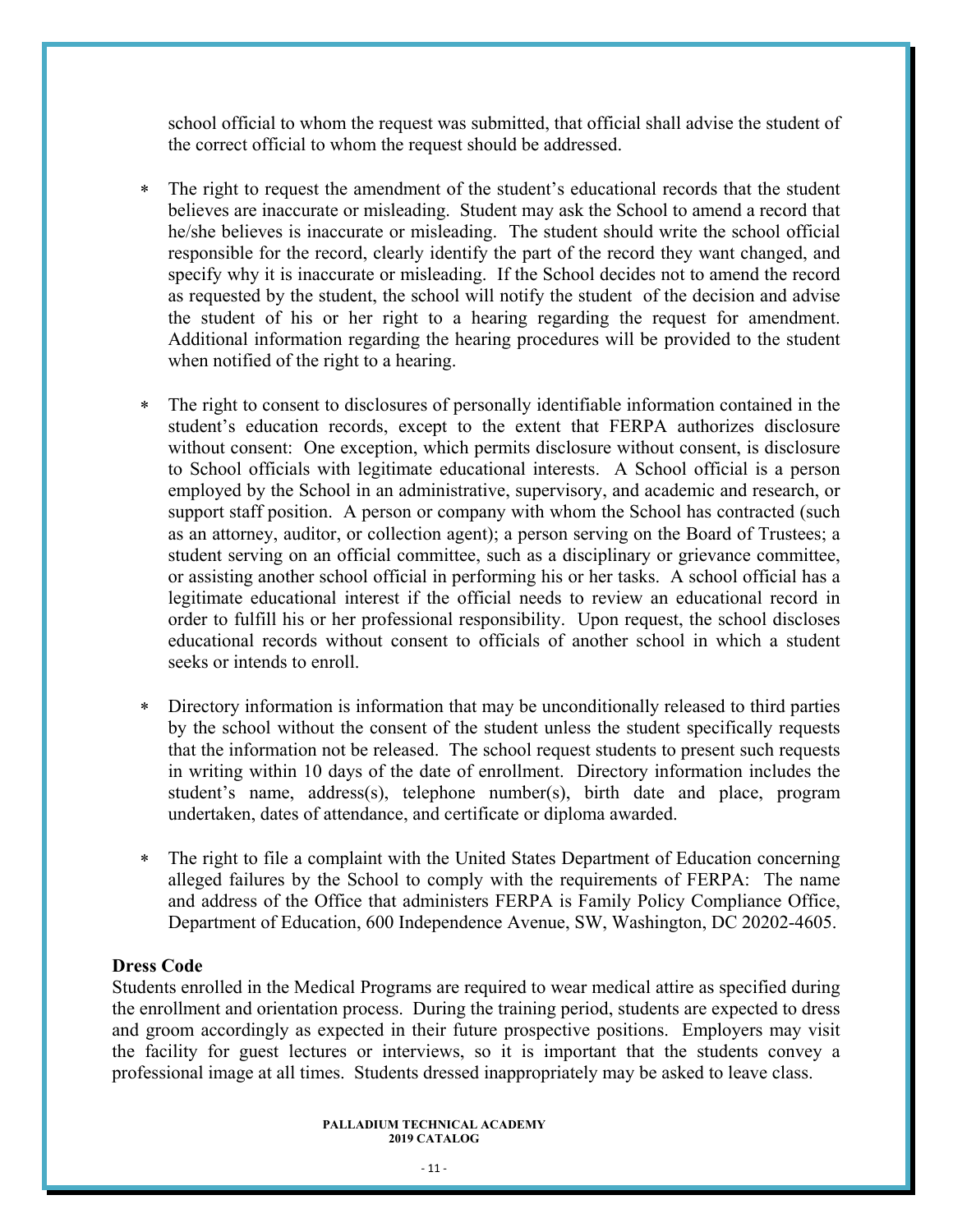#### **Student Conduct**

We encourage all students to conduct themselves in a professional manner. We believe our students are seeking to acquire new skills to enhance their chance of success in a new challenging economy. We are here to work with them to ensure their success. We encourage our students to work and learn from each other and to bring their rich, diversified knowledge and wisdom to school. At the same time, we believe that Palladium can introduce the professional attitude and behavior that is needed to succeed.

Any student who fails to maintain satisfactory progress or attendance, violates safety regulations, interferes with another student's work, is disruptive, obscene, or appears to be under the influence of alcohol or drugs is subject to immediate termination from school.

#### **Sexual Harassment**

Palladium Technical Academy is committed to providing an environment that is free from all forms of discrimination. Conduct that can be considered harassing, disruptive, or coercive, including sexual harassment is prohibited. Actions, words, comments, or jokes based on an individual's sex, color, national origin, race, age, religion, disability, or sexual orientation will not be tolerated. Any person who becomes aware of possible harassment or discrimination must immediately advise the director so it can be investigated in a timely manner. Anyone engaging in harassment or discrimination will be subject to disciplinary action, up to and including termination from school or employment.

#### **Drug Abuse Prevention**

The use of drugs or alcohol is strictly forbidden on Palladium Technical Academy's premises. We reserve the right to terminate students who violate this policy. Students who need counseling assistance for drug or alcohol dependency should contact the Student Services Director. All referrals will be kept confidential. Information on drug abuse prevention is available for all students and employees.

#### **Campus Safety**

Safety from accidents is the responsibility of everyone. Security cameras are located in the facility and parking area. Palladium Technical Academy strives to provide a safe environment for students, employees, and visitors. We encourage you to comply with all safety standards including:

- $\triangleright$  Smoking in designated outside areas only.
- Food, drink and their containers are restricted to designated break areas.
- $\triangleright$  Equipment is only used with instructor's knowledge and supervision.

If you are injured, are aware of injury to another person or observe a safety hazard, please report this information to your instructor or Palladium employee immediately.

Campus crime statistics are maintained and updated annually in compliance with regulations. This report is available for review by students, employees, or interested public parties.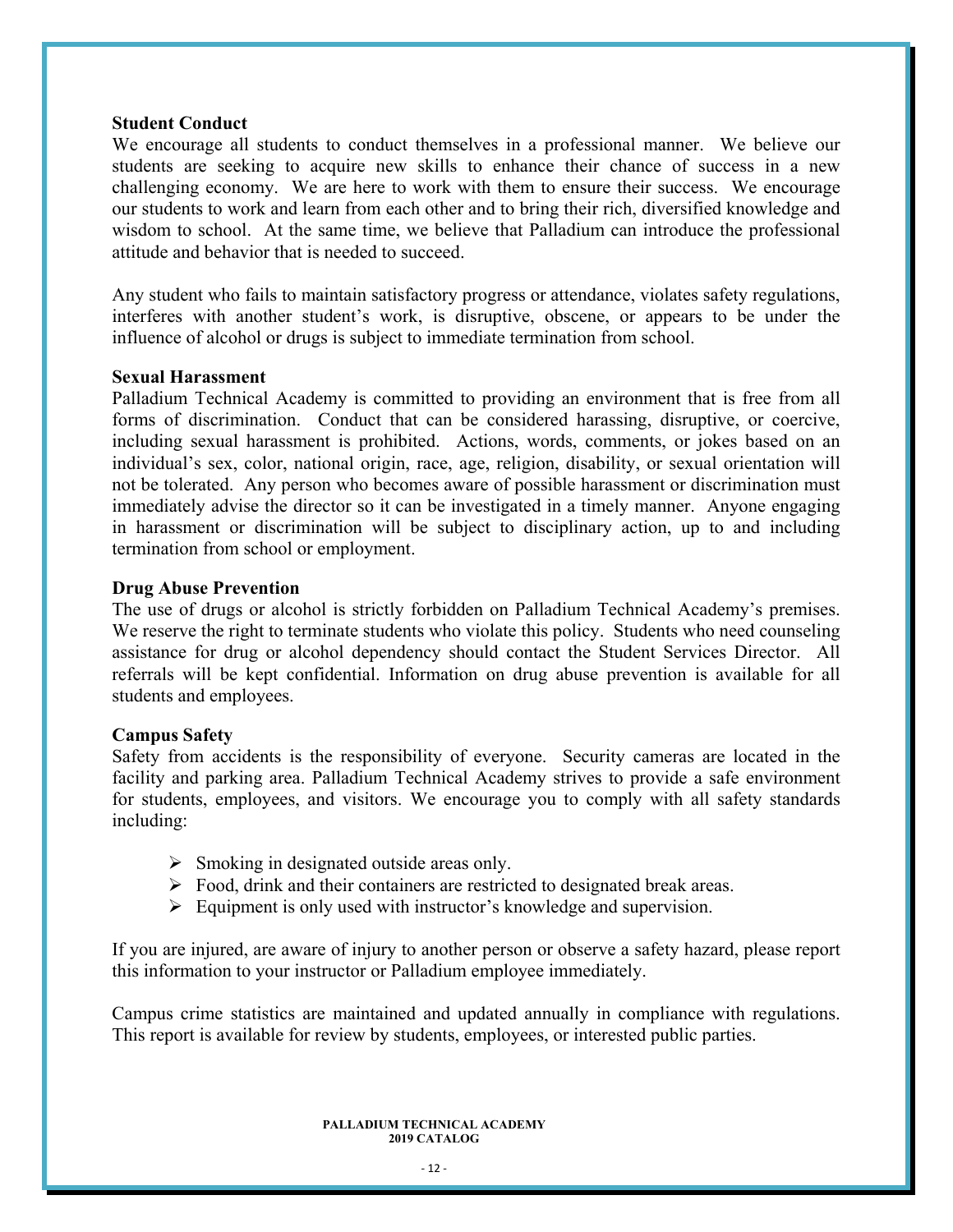#### **Student Grievance/Complaint Procedure**

Students are encouraged to verbally express any concern to members of the faculty and/or administration at all times, for a solution that is mutually acceptable. Students should submit a written complaint within 48 hours after the incident occurs. After receiving the written complaint, the school will inquire whether a verbal complaint has indeed been discussed to resolve the problem with the instructor or a staff member. If all the above steps were properly taken, the school director will commence a grievance committee within 7 days of the report. All documentation in support of the complaint must be submitted with the report. All people involved in the incident are requested to be present at the time of the hearing. The committee will hear all sides and immediately meet without the presence of the involved individuals to review the evidence and vote on a decision. The decision will be reported at once. If the decision is not acceptable to the student, he/she must send a letter indicating why the decision was not acceptable within 24 hours. All complaints must be resolved within 30 days of their initial report. A student or any member of the public may file a complaint about this institution with the Bureau for Private Postsecondary Education by calling (888) 370-7589 or by completing a complaint form, which can be obtained on the bureau's Internet Web site www.bppe.ca.gov. Any unresolved complaint matters can be reported to:

### **Council on Occupational Education 7840 Roswell Road, Building 300, Suite 325, Atlanta, Georgia 30350 Phone: (800) 917-2081 Fax: (770) 396-3790**

**Bureau for Private Postsecondary Education 2535 Capitol Oaks Drive, Suite 400, Sacramento, CA 95833 P.O. Box 980818 West Sacramento, CA 95798-0818 Phone: (916) 431-6959 Fax: (916) 263-1897**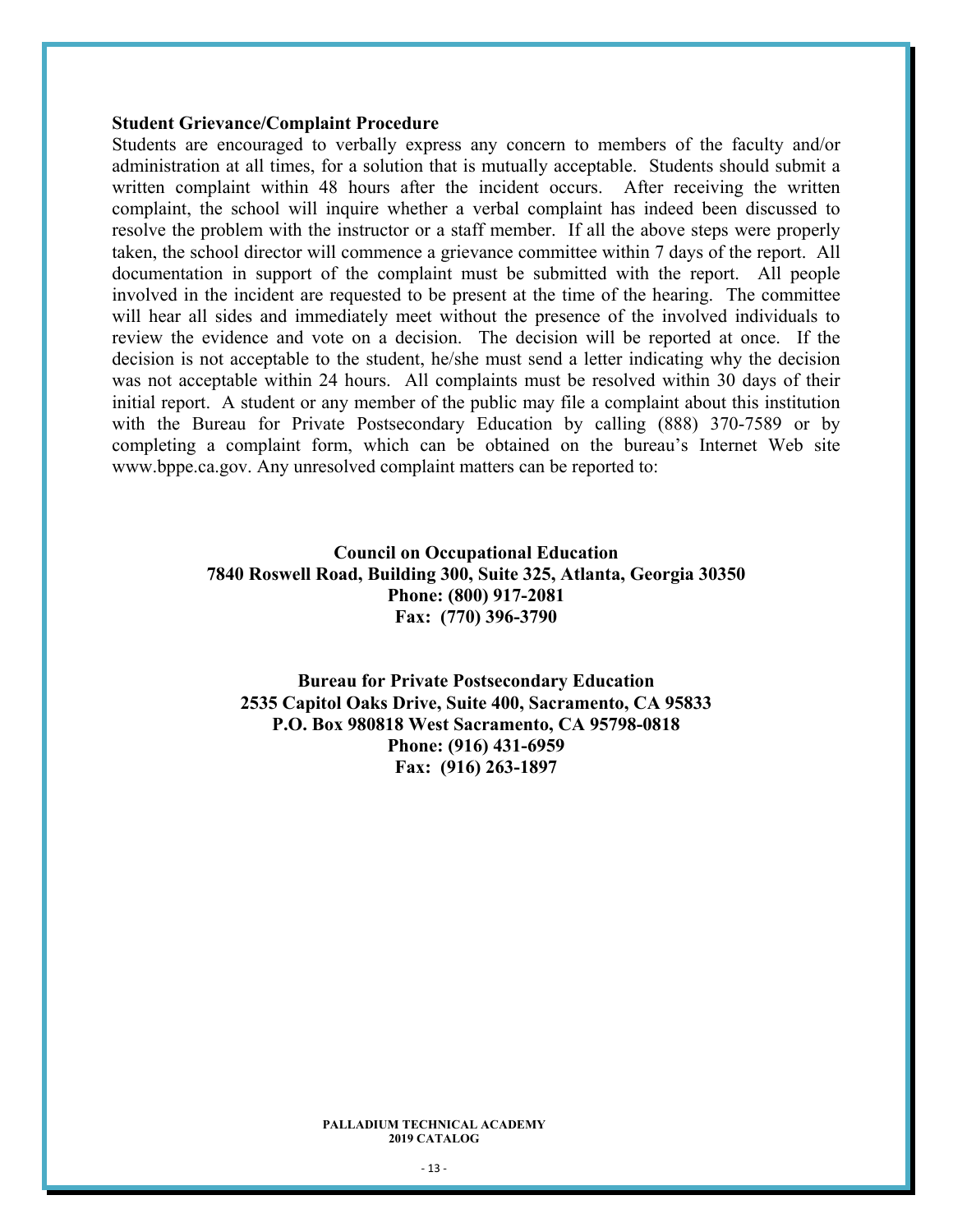#### **STUDENT SERVICES**

#### **Orientation**

Students will be scheduled to attend an orientation session prior to the start of their program. In this session, the policies and procedures of Palladium Technical Academy will be reviewed and the student will receive their student handbook. Students will be oriented with Media resources and Student Services.

#### **Advising**

Students have access to the staff of Palladium Technical Academy (faculty and administrative) for both, vocational and academic advising. Students experiencing personal problems, which require professional counseling, will be referred to the following agencies:

> **Department of Social Services Department of Social Services 12860 Crossroads Parkway South 14545 Lanark Street City of Industry, CA 91736 Panorama City, CA 91402 Phone: (562) 908-8669 Phone: (818) 901-3185**

#### **Community Services**

At times, our programs may incorporate community service activities into the curriculum. Palladium Technical Academy believes that students' who participate in community activities, benefit personally, and are given the opportunity to interact with potential employers.

#### **Americans with Disabilities Act**

Our school is committed to providing equal opportunities to our students that are otherwise qualified individuals with disabilities, which includes providing reasonable accommodations whenever necessary. In general, it is your responsibility to notify the school of the need for an accommodation. Upon doing so, you may be asked by the School Director for your input or the type of accommodation you believe may be necessary or the functional limitations caused by your disability. Also, when appropriate, we may ask you to provide additional information from your physician or other medical or rehabilitation professionals.

#### **Voter Registration Form**

Voter registration forms are available in the Student Services office.

#### **Events**

Various events are hosted throughout the year for students and alumni. This allows the students the opportunity to receive information from our successful graduates and other professionals who may participate. Lectures, career fairs, and educational programs are some of the events offered.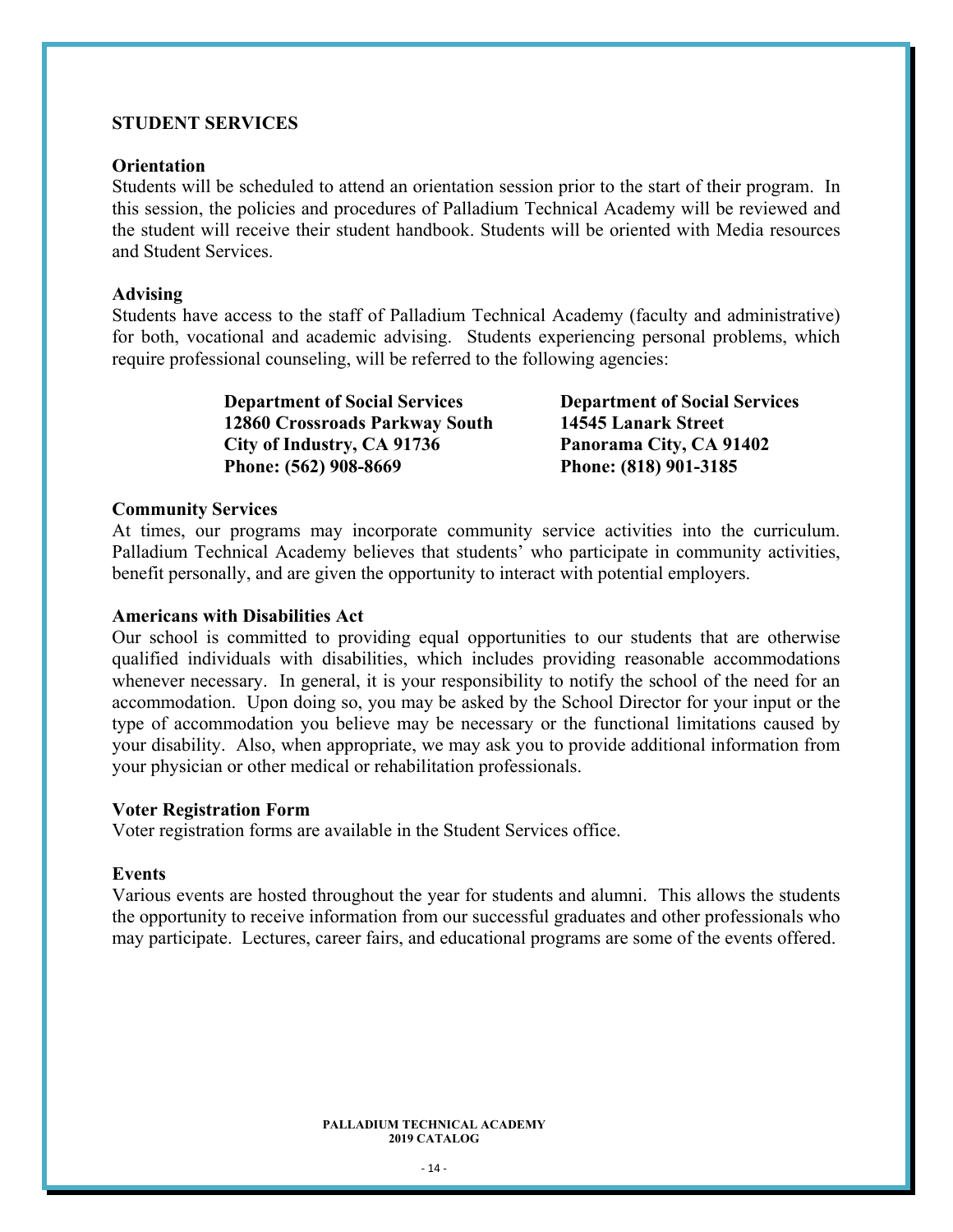#### **Job Placement Services**

Palladium Technical Academy assists students who successfully complete their program in employment preparation and employment search activities. In this effort, we only provide assistance; the students are responsible for securing employment. Palladium Technical Academy does not guarantee employment to any student. As their education unfolds, the students receive training and instruction in preparing resumes and job interview skills. Palladium also provides Internet access on the campus to search for employment using well-known employment seeking web sites. Students may use the school's resources for faxing or emailing their resumes to potential employers. The Placement Department at Palladium Technical Academy is in contact with many employers and will actively provide assistance in locating suitable employment. Upto-date job leads are obtained and passed along to our students so they may pursue employment in the field for which they were trained.

Palladium Technical Academy's core belief is that students who have obtained the practical training and understand the culture of the business world can flourish in a working environment. We have embedded this factor as the core of our educational goal. Palladium Technical Academy wants to ensure that students who complete their program of study have obtained a high level of competency and the confidence needed to perform in their future careers. Our programs incorporate the work ethic and standards considered necessary for success; beginning at orientation, at which time the importance of attendance and productivity in class is stressed.

#### **Housing**

Palladium Technical Academy does not assume responsibility for student housing, does not have dormitory facilities under its control, nor offers student housing assistance. According to rentalsource.com, rental properties in Temple City start at approximately \$1200.00 and in nearby El Monte start at approximately \$900.00 per month.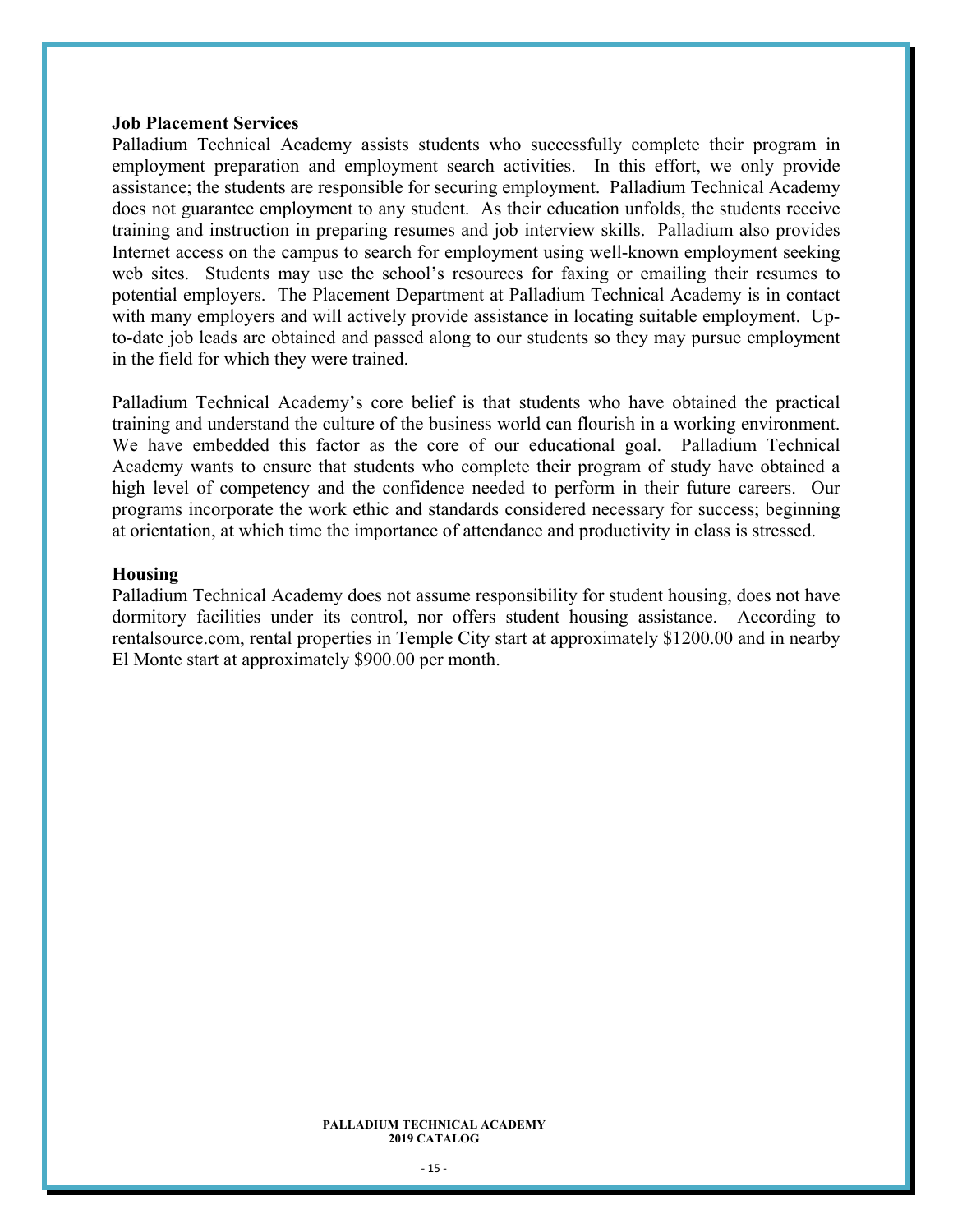### **FINANCIAL INFORMATION**

#### **Tuition and Fee Policy**

All tuition and fees are payable in advance unless other arrangements have been made prior to commencing classes. *The registration and Student Recovery Fund fees are non-refundable.* 

|                           |        | Tuition |              | Student          |               |        | Total Cost for |                   |
|---------------------------|--------|---------|--------------|------------------|---------------|--------|----------------|-------------------|
| Program                   |        | Payment | Registration | Tuition          | Books/Uniform |        | Payment        | <b>Total Cost</b> |
|                           | Period | Period  |              | Recovery         |               | Period | Period         | For               |
|                           |        | 2       | Fee          | Fund Fee         | Equipment     |        | 2              | Program           |
| Medical                   |        |         |              |                  |               |        |                |                   |
| <b>Clinical Assistant</b> | 6500   | 6500    | 75           | $\boldsymbol{0}$ | 425           | 7000   | 6500           | 13500             |
| Medical Billing           |        |         |              |                  |               |        |                |                   |
| Specialist                | 6500   | 6500    | 75           | $\boldsymbol{0}$ | 425           | 7000   | 6500           | 13500             |
| Health Information        |        |         |              |                  |               |        |                |                   |
| Technology                | 6500   | 6500    | 75           | $\boldsymbol{0}$ | 425           | 7000   | 6500           | 13500             |
| Dental                    |        |         |              |                  |               |        |                |                   |
| Assistant                 | 6500   | 6500    | 75           | $\boldsymbol{0}$ | 425           | 70000  | 65000          | 13500             |
| Phlebotomy                |        |         |              |                  |               |        |                |                   |
| Technician                |        | 1160    | 250          | $\theta$         | 190           |        | 1600           | 1600              |

If you obtain student loans, you are responsible for repaying the loan amount plus any interest, less the amount of any refund.

### **Tuition Payment**

Arrangements for payment of your tuition should be made with our business office prior to the start of your program. Tuition payments may be made in the business office during regular office hours. Payments may be made by cash, check, credit card or money order payable to: Palladium Technical Academy.

Students who fail to maintain a current financial account may be subject to dismissal from school for nonpayment of tuition. Palladium Technical Academy reserves the right to withhold a student's transcripts until the account is brought current.

### **Student Tuition Recovery Fund**

The State of California created the Student Tuition Recovery Fund (STRF) to relieve or mitigate economic losses suffered by California residents who students were attending certain schools regulated by the Bureau for Private Postsecondary.

You must pay the state-imposed assessment for the Student Tuition Recovery Fund (STRF) if all of the following applies to you:

> 1. You are a student, who is a California resident and prepays all or part of your tuition either by cash, guaranteed student loans, or personal loans, and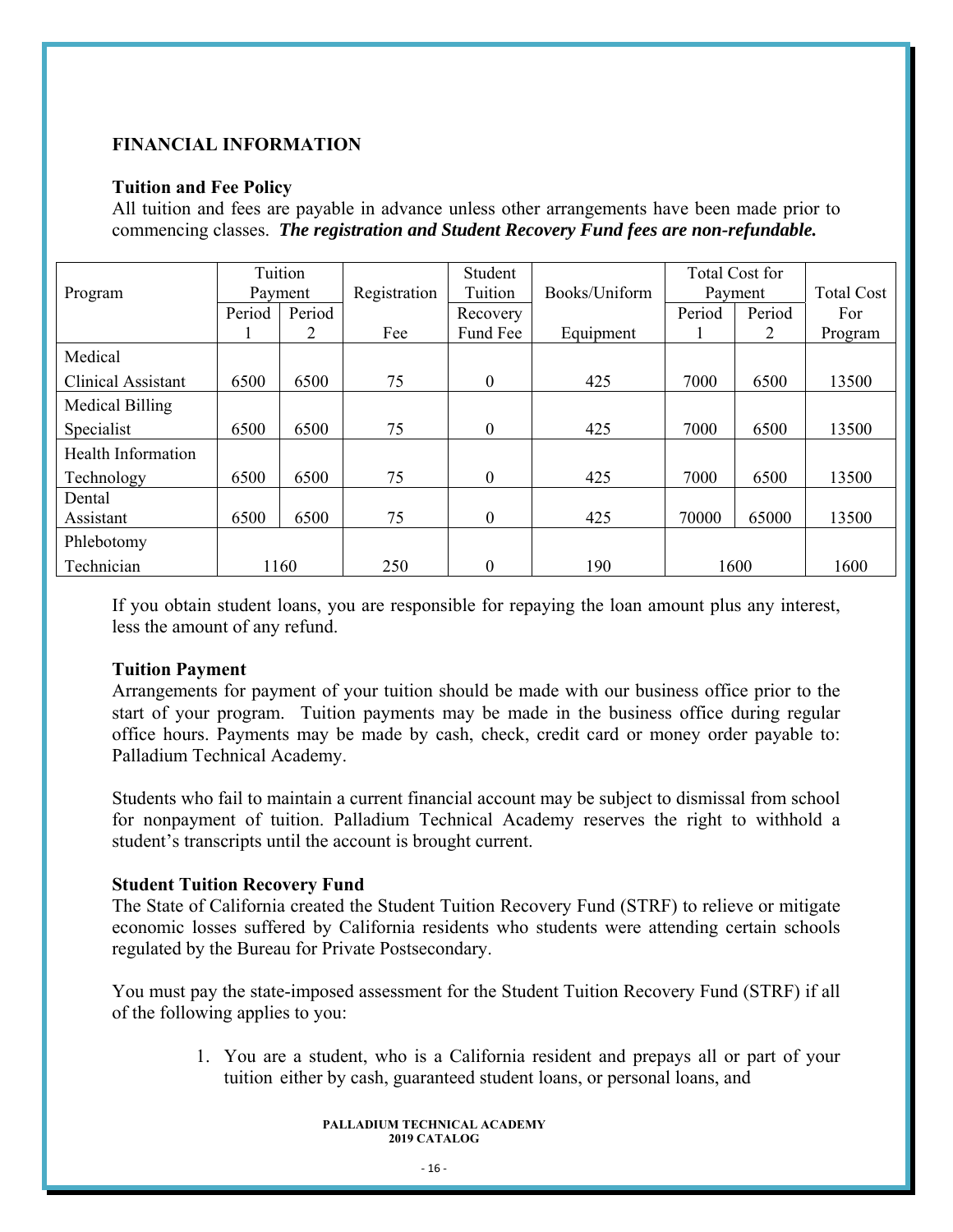2. Your total charges are not paid by any third-party payer such as an employer, government program or other payer unless you have a separate agreement to repay the third party.

You are not eligible for protection from the STRF and you are not required to pay the STRF assessment if either of the following applies:

- 1. You are not a California resident, or are not enrolled in a residency program, or
- 2. Your total charges are paid by a third party, such as an employer, government program or other payer, and you have no separate agreement to repay the third party.

You may be eligible for STRF if you are a California resident or are enrolled in a residency program, prepaid tuition, paid STRF assessment, and suffered an economic loss as a result of any of the following:

- 1. The school closed indefinitely before the course of instruction was completed
- 2. The school's failure to pay refunds or charges on behalf of a student to a third party for license fees or any other purpose, or to provide equipment or materials for which a charge was collected within 180 days before the closure of the school.
- 3. The school's failure to pay or reimburse loan proceeds; under a federally guaranteed student loan program, as required by law. To pay or reimburse proceeds received by the school prior to closure in excess of tuition and other costs.
- 4. There was a failure to comply with the Act or the Division within the 30-days before the school closed or, if the material began earlier than 30-days prior to closure, the period determined by the Bureau.
- 5. An inability to collect on a judgment against the institution for a violation of the Act.

However, no claim can be paid to any student without a social security number or a taxpayer identification number.

#### **Financial Aid Assistance**

Palladium Technical Academy participates in financial aid programs to assist students in paying for their tuition and fees. Preparing for a lifelong career requires not only a commitment of time and effort, but also a financial investment in a quality educational program. Many people feel that they cannot afford the tuition, books and time required for formal training. The following financial aid programs are available to students at Palladium Technical Academy, subject to individual qualifications. **Federal Financial Aid is available for all programs except Phlebotomy.**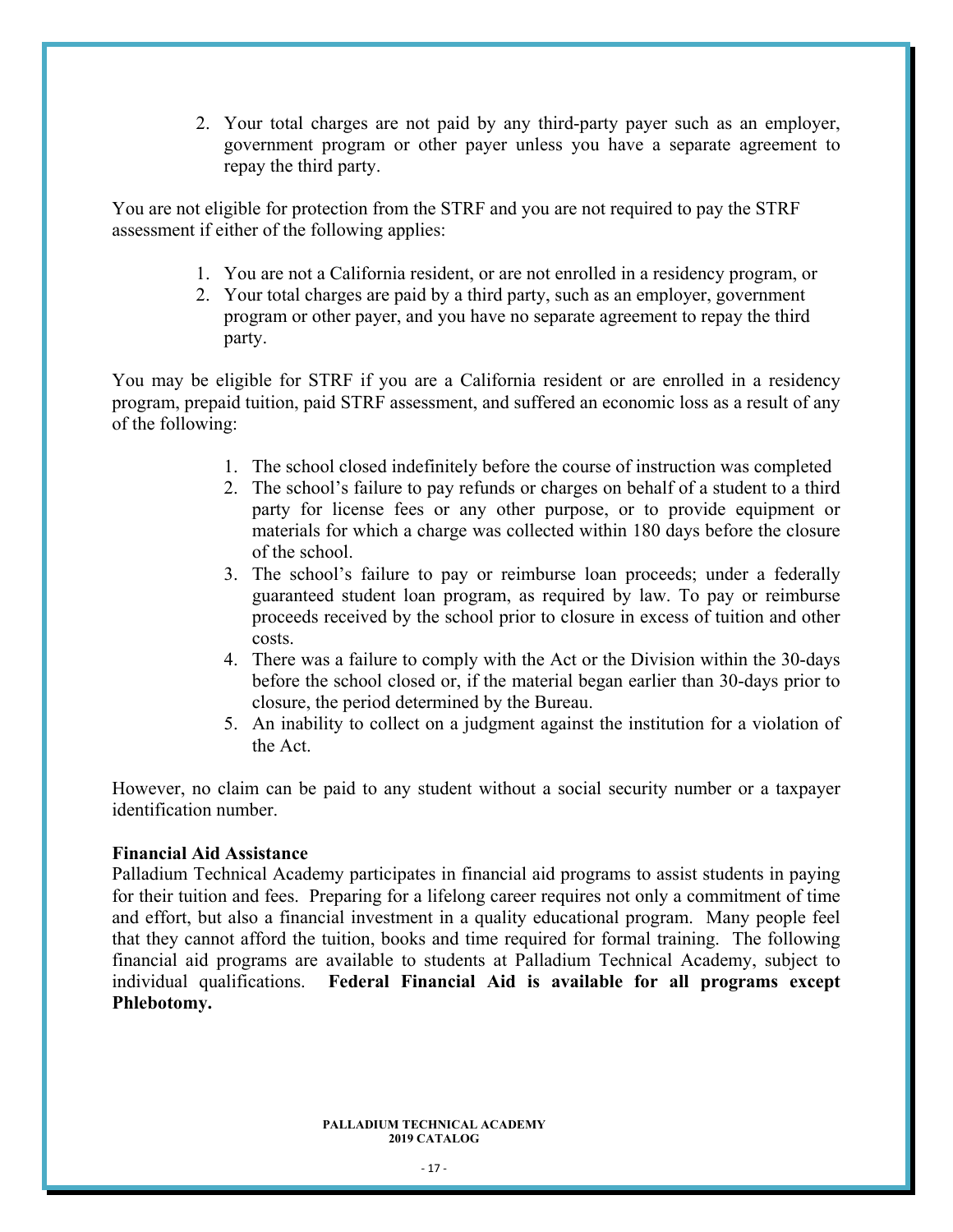#### **Financial Aid Programs we participate in:**

| PELL                   | Federal Pell Grant                               |
|------------------------|--------------------------------------------------|
| PLUS Loans             | Federal Parent Loan for Undergraduate Students   |
| <b>FSEOG</b>           | Federal Supplemental Educational Opportunity     |
| FEDERAL STUDENT LOANS* | Direct Subsidized and Unsubsidized Loan Programs |
| <b>WIA</b>             | Workforce Investment Act                         |
| <b>REHAB</b>           | <b>Private Rehabilitation Benefits</b>           |
| GI Bill                | Veterans Benefits                                |

Students seeking financial aid must first complete the Free Application for Federal Student Aid application (FAFSA). The school's financial aid representative will use this application to determine the student's needs and assist with deciding what programs best serve the student. If a student withdraws from school, an adjustment in the amount owed may be made, subject to the school's refund policy. If a student has received financial aid in excess of what he/she owes the college, these funds must be restored to the federal fund account or to the lender, if applicable.

*\* (1) federal student loans are required by law to provide a range of flexible repayment options, including, but not limited to, income-based repayment and income-contingent repayment plans, and loan forgiveness benefits, which other student loans are not required to provide; and (2) federal direct loans are available to students regardless of income.* 

### **Eligibility requirements for Federal Financial Aid programs:**

Federal Title IV aid programs that Palladium participates in includes Federal Pell Grants, Federal Supplemental Educational Opportunity Grants (FSEOG), , and the William D. Ford Direct Loan programs (subsidized, unsubsidized, and PLUS).

To be eligible for financial aid, a student must:

- Demonstrate financial need (for most programs);
- Be a citizen of the United States or an eligible permanent resident;
- Be enrolled in an eligible program;
- Have a valid social security number;
- Maintain satisfactory academic progress toward graduation;
- Be a high school graduate or the equivalent or have established eligibility via the passage of a nationally recognized Ability-To-Benefit test prior to July 1, 2012;
- Not be in default on a financial aid loan nor owe a refund to a financial aid grant received at any postsecondary college or institution;
- Have completed U.S. Selective Service requirements, if applicable.

### **Verification Policy**

If a student application is selected for review in a process called "Verification" by the Department of Education, the student may be required to submit additional documentation to the Financial Aid Department. Once a student is notified to provide additional documentation, the required information must be provided to the School within 45 days of notification. Failure to do so may result in suspension from school. A student, who purposely gives false or misleading information to the Financial Aid Office, may be reported to the Office of Inspector General.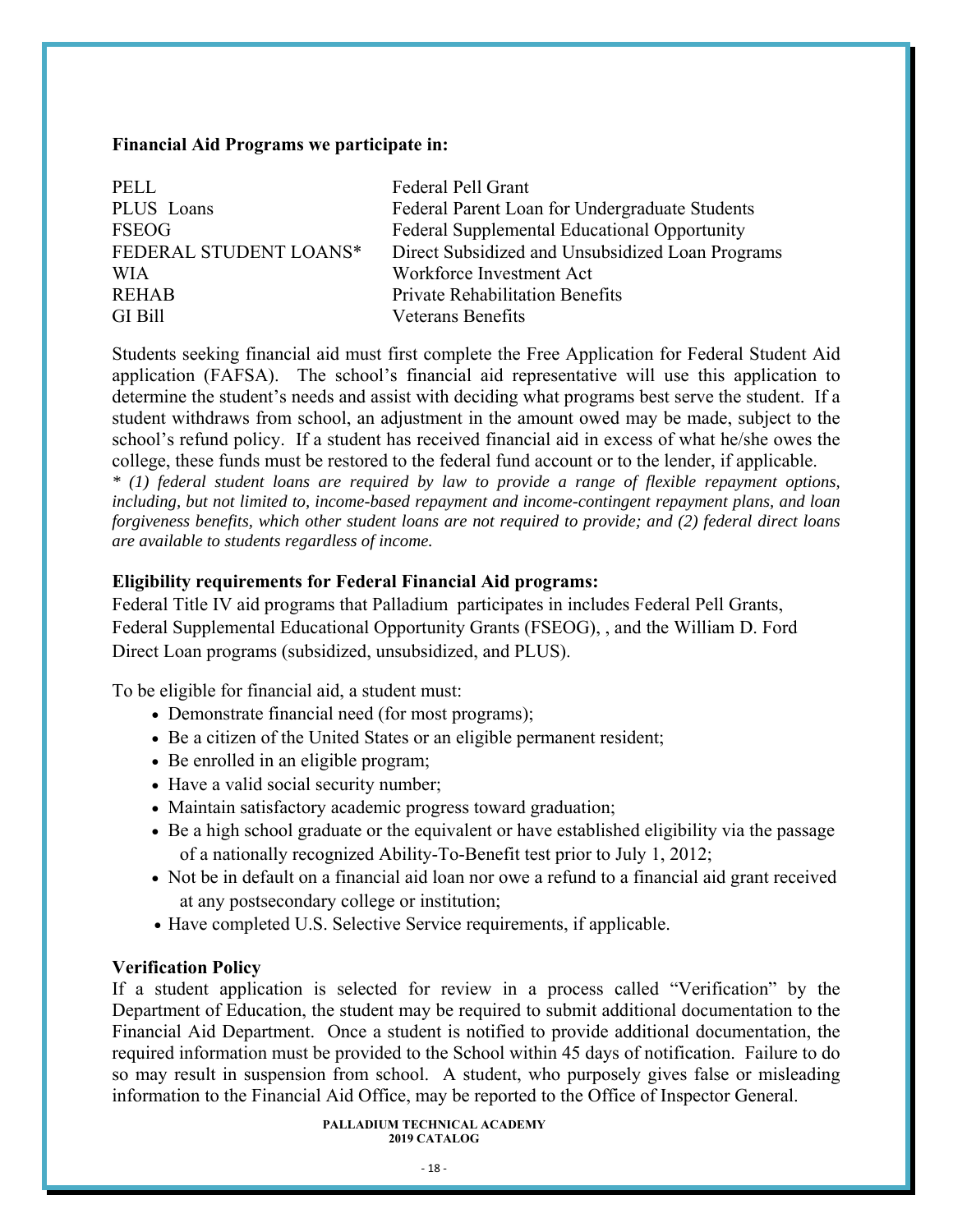#### **Student Budget**

In addition to the direct costs of education, it is important to develop a budget to identify other financial obligations that a student may incur when attending school. These expenses may include transportation, childcare, personal expenses, etc. The school's financial aid representative will assist students with this budget.

#### **Tuition and Fees**

The Enrollment Agreement obligates the student and the School for the entire program of instruction. The student's financial obligations will be calculated in accordance with the School's refund policy in the contract and this school catalog. Registration and tuition fees for each program are listed on page 15. An institutional catalog is available at no charge and will be provided to each enrollee prior to enrollment. The school will work with each student to determine the best financial arrangement to meet his/her obligation for tuition.

### **Cancellation of Agreement and Withdrawal from School**

You have the right to cancel agreement for a program of instruction, without any penalty or obligations, through attendance at the first class session or the seventh calendar day after enrollment, whichever is later. After the end of the cancellation period, you also have the right to stop school at any time and you have the right to receive a pro rata refund if you have completed 60% or less of the scheduled hours in the current payment period in your program through the last day of attendance.

- Cancellation may occur when the student provides a written notice of cancellation at the following address: Palladium Technical Academy 10229 Lower Azusa Rd., Temple City, CA 91780
- The written notice of cancellation, if sent by mail, is effective when deposited in the mail properly addressed with proper postage.
- The written notice of cancellation need not take any particular form and, however expressed, it is effective if it shows that the student no longer wishes to be bound by the Enrollment Agreement.
- If the Enrollment Agreement is cancelled the school will refund the student any money he/she paid, less a registration or administration fee not to exceed \$100.00 and less any deduction for equipment not returned in good condition.

### **Withdrawal from the Program and Refund Policy**

You may withdraw from the school at any time after the cancellation period (described above) and receive a pro rata refund if you have completed 60% or less of the scheduled hours in the current payment period in your program through the last day of attendance. The refund will be less a registration, STRF, and less any deduction for equipment not returned in good condition. If the student has completed more than 60% of the period of attendance for which the student was charged, the tuition is considered earned and the student shall be deemed to have withdrawn from a program of instruction when any of the following occurs:

- The student notifies the institution of the student's withdrawal or as of the date of the student's withdrawal, whichever is later.
- **PALLADIUM TECHNICAL ACADEMY 2019 CATALOG**  The institution terminates the student's enrollment for failure to maintain satisfactory progress; failure to abide by the rules and regulations of the institution; absences in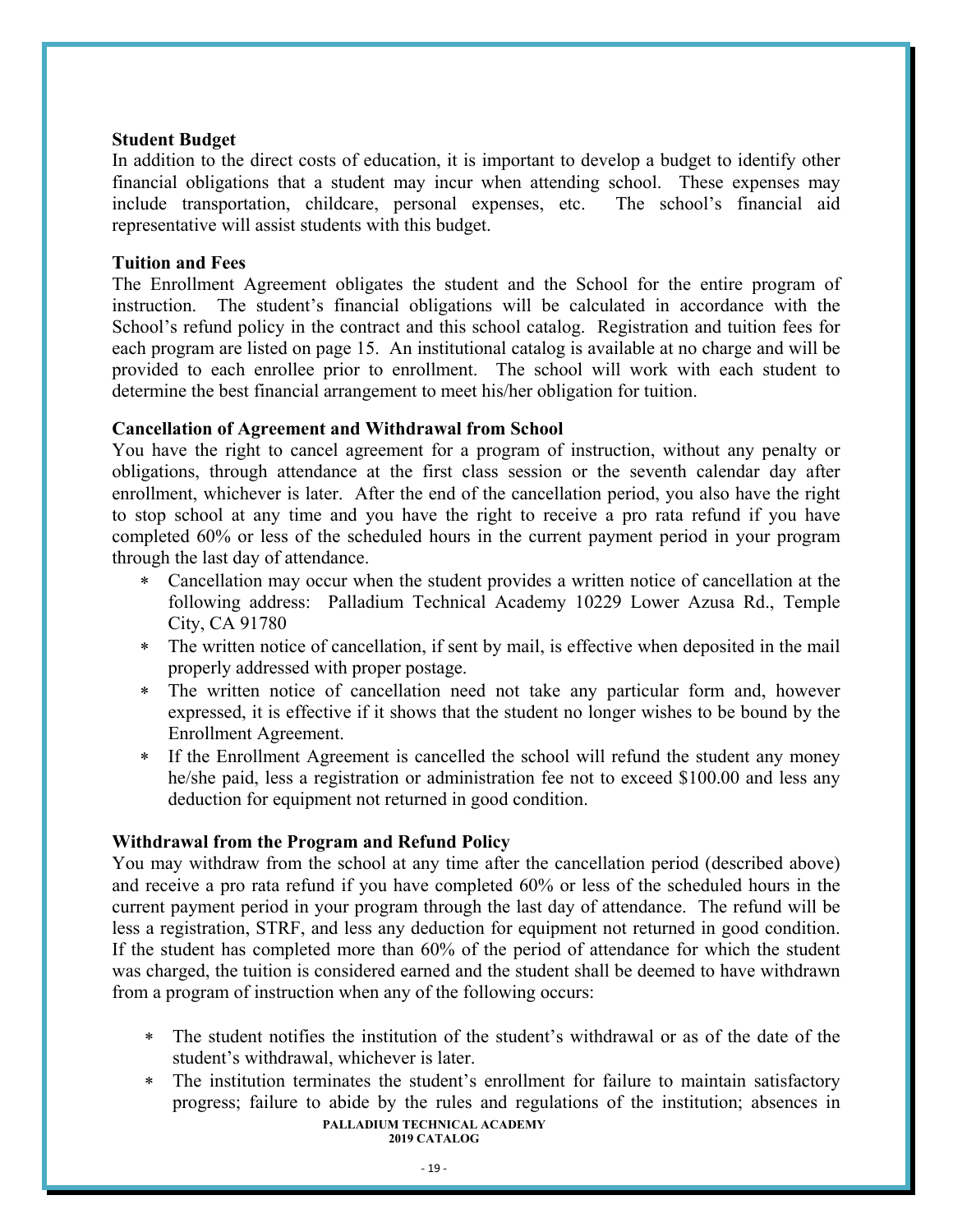excess of maximum set forth by the institution; and /or failure to meet financial obligations to the school.

- The student has failed to attend class for 21 days.
- The student fails to return from a leave of absence.

For the purpose of determining the amount of the refund, the date of the student's withdrawal shall be deemed the last date of recorded attendance. The amount owed equals the daily charge for the program (total institutional charge, minus non-refundable fees, divided by the number of days in the program), multiplied by the number of days scheduled to attend, prior to withdrawal. For the purpose of determining when the refund must be paid, the student shall be deemed to have withdrawn at the end of 21 days.

For programs beyond the current "payment period," if you withdraw prior to the next payment period, all charges collected for the next period will be refunded. If any portion of the tuition was paid from the proceeds of a loan or third party, the refund shall be sent to the lender, third party or, if appropriate, state or federal agency that guaranteed or reinsured the loan. If any balance remains on the loan, the student is responsible to repay the full amount of the loan plus interest. If any amount of the refund is in excess of the unpaid balance of the loan, it shall be first used to repay any student financial aid programs from which the student received benefits, in proportion to the amount of the benefits received, and any remaining amount shall be paid to the student.

### **Return of Title IV Funds Policy**

Effective October 7, 2000, all financial aid (Title IV) recipients who withdraw and have completed 60% or less of the payment period for which they have been charged, are subject to the new federal refund regulations per 34 CFR 668, 682 & 685, published on November 1, 1999.

Federal regulations state that the amount of a Title IV refund is based on the percentage of Title IV funds earned by the student at the time of withdrawal. In order to determine whether Title IV funds must be returned, the school must calculate the following:

- 1. To determine the percentage of the payment period completed, the number of days attended in the payment period is divided by the total days in the payment period. *Days* = *calendar days for purposes of this formula, and therefore include weekends and holidays. Only scheduled breaks of 5 days or more and approved leaves of absence are excluded.*
- 2. The net amount of Title IV funds disbursed that could have been disbursed for the payment period is multiplied by the percentage of the payment period completed. The result is the amount of earned Title IV aid.
- 3. The earned aid is subtracted from the aid that was actually disbursed to, or on behalf of the student.
- 4. The institution will return the lesser of the total earned aid or the unearned institutional charges of the payment period.
- 5. Unearned aid is allocated back to the Title IV programs in the following order as specified by law:
- 6. Federal Direct Unsubsidized Stafford Loan Program.
- 7. Federal Direct Subsidized Stafford Loan Program.
- 8. Federal PLUS Program.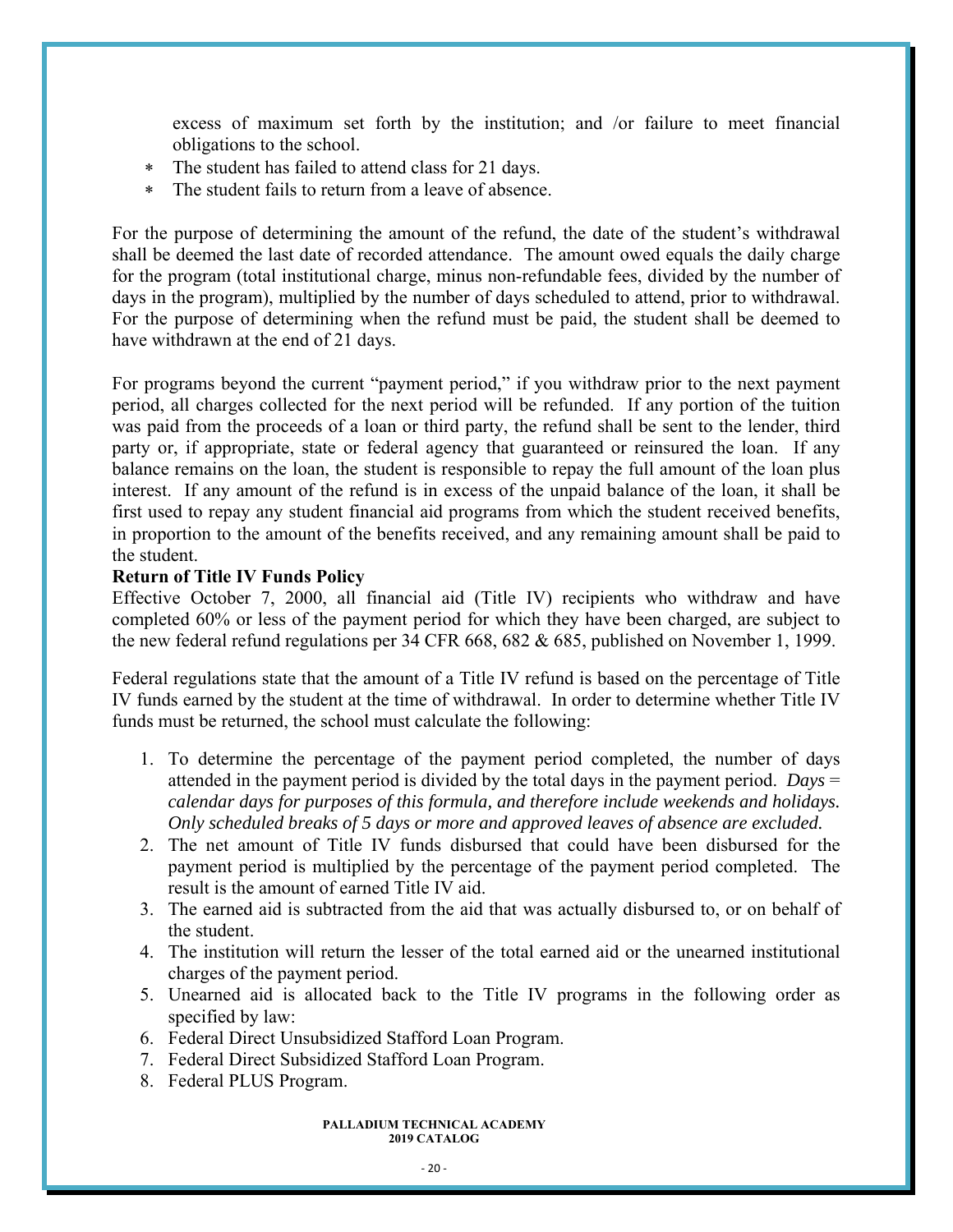- 9. If excess funds remain after repaying all outstanding loan amounts, the remaining excess shall be credited in the following order:
	- a. Federal Pell Grant Program.
	- b. Federal SEOG Program.
	- c. Other assistance awarded, under this title, for which return of funds is required.

For the purpose of determining the amount you owe for the time you attended, you shall be deemed to have withdrawn from the course when any of the following occurs:

- You notify the Registrar's office of your withdrawal.
- The school terminates your enrollment.
- You failed to attend classes for 21 consecutive school days.

If any portion of your tuition was paid from the proceeds of a loan, then the refund will be sent to the lender or to the agency that guaranteed the loan, if any. Any remaining amount of refund will first be used to repay any student financial aid programs from which you received benefits, in proportion to the amount of the benefits received. Any remaining amount will be paid to you. *NOTE:* After the institution has allocated the unearned aid, any amount owed by the student to a grant program is reduced by 50%. Unearned loan funds received by the student are paid back as per the terms of the borrower's promissory note.

#### *Determination of the Withdrawal Date*

The student's withdrawal is the last date of academic attendance as determined by the institution from its attendance records. The withdrawal date for a student who does not return from an approved leave of absence is set retroactively to the last date of attendance, as determined by the institution's attendance records.

*NOTE:* A student who is on an approved leave of absence retains in-school status for purposes of Title IV loans. However, the student should be aware that if he or she does not return from a leave of absence, some or all of the grace period of the loan could have been used up, as the withdrawal date is set retroactively.

#### **Refund Payment Date**

#### *Refunds when due are made without requiring a request from the student.*

Refunds when due, are made within 45 days of the last day of attendance if written notification has been provided to the institution by the student or from the date the Palladium terminates the student or determines withdrawal by the student. This is in compliance with Federal regulations.

#### **Unsatisfactory Financial Progress Requirement**

Violation of any of the conditions set forth in the signed Enrollment Agreement may lead to dismissal from school and/or probation. Failure to meet all financial obligations to the School may also lead to dismissal from school and/or probation.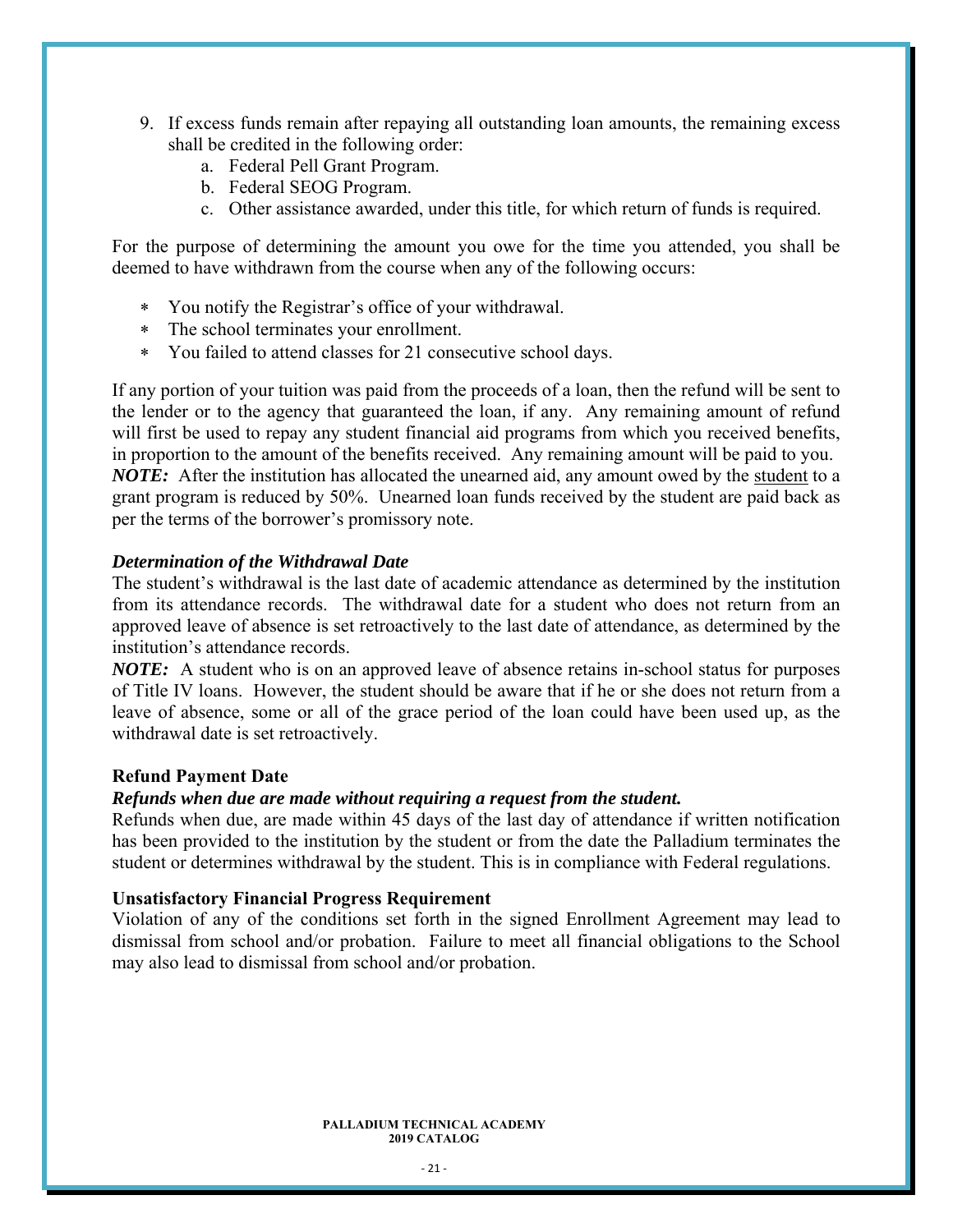#### **Financial Aid Student Rights**

Students have the right to know:

- Types of Financial Aid available at Palladium Technical Academy.
- The basis for eligibility and the process of fulfilling those needs.
- When Financial Aid has been awarded and the conditions to which they are agreeing.
- \* The refund policy.

This information is available within this catalog and through the financial aid department.

#### **Reinstatement of Financial Aid Eligibility**

Financial aid recipients who lose their eligibility for financial benefits due to Unsatisfactory Progress or other forms of disciplinary actions may have their eligibility reinstated. Conditions for reinstatement include, but are not limited to, the achievement of academic standing consistent with graduation requirements. The student must request reinstatement. The School Director and Financial Aid Director will review such requests after academic advisement with the student. If a student receives a loan to pay for their educational program, the student will have the

responsibility to repay the full amount of the loan plus interest, less the amount of any refund. If a student has received federal student financial aid funds, the student is entitled to a refund of the funds not paid from federal student financial aid programs.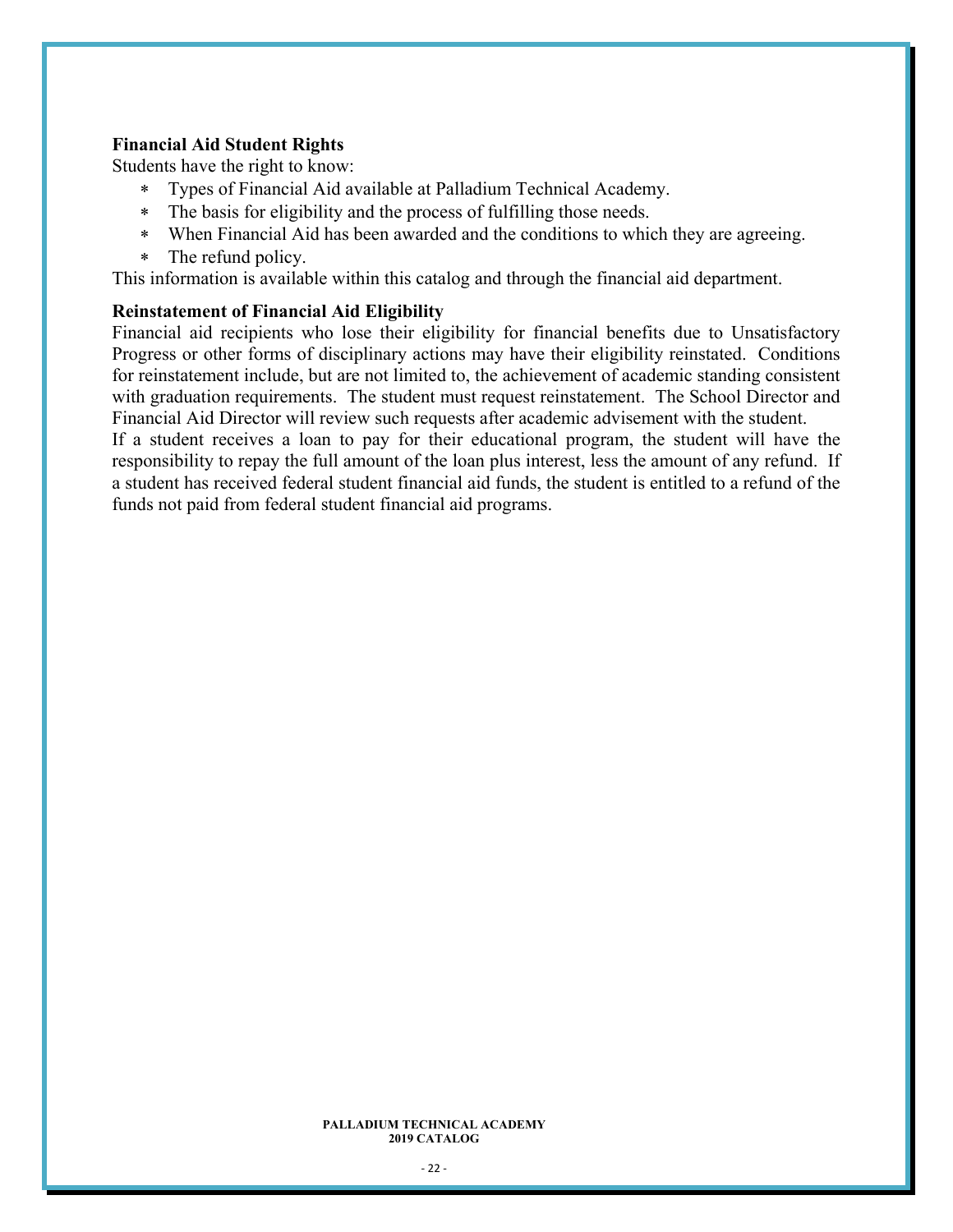#### **CLASS SCHEDULES**

**All programs have open enrollment at the start of each module.** 

### **Medical Clinical Assistant**

| Day     | Monday      | Tuesday     | Wednesdav | <b>Thursday</b> | Friday       |
|---------|-------------|-------------|-----------|-----------------|--------------|
| Morning | $8:30-1:30$ | $8:30-1:30$ | 8:30-1:30 | 8:30-1:30       | $8:30-12:30$ |

**760 hours in class + 160 prep hours= Total hours 920 – 32 weeks**

### **Medical Billing Specialist**

| Day            | <b>Monday</b> | Tuesday     | Wednesday    | Thursday             | Fridav       |
|----------------|---------------|-------------|--------------|----------------------|--------------|
| <b>Morning</b> | 8:30-1:30     | $8:30-1:30$ | 8:30-1:30    | $8:30-1:30$          | $8:30-12:30$ |
|                | H/A           |             | $\mathbf{r}$ | $\mathbf{A}$<br>ΛΛΛ. |              |

**760 hours in class +160 prep hours= Total hours 920 – 32 weeks** 

### **Health Information Technology**

| Day            | Monday    | Tuesday     | Wednesdav | Thursday  | Fridav      |
|----------------|-----------|-------------|-----------|-----------|-------------|
| <b>Morning</b> | 8:30-1:30 | $8:30-1:30$ | 8:30-1:30 | 8:30-1:30 | $8:30-1:30$ |

**780 hours in class + 195 prep hours= Total hours 975 – 34 weeks** 

### **Dental Assistant**

| Day     | Monday      | Tuesday     | Wednesday   | <b>Thursday</b> | Friday      |
|---------|-------------|-------------|-------------|-----------------|-------------|
| Morning | $8:30-1:30$ | $8:30-1:30$ | $8:30-1:30$ | $8:30-1:30$     | $8:30-1:30$ |
|         |             | 0.401       | $\sim$      |                 |             |

#### **910 hours – 36 weeks**

#### **Phlebotomy Technician**

| Day                    | Daily       | Daily       | Dailv       | <b>Daily</b> | Daily       |
|------------------------|-------------|-------------|-------------|--------------|-------------|
| Morning -<br>Afternoon | $8:00-4:30$ | $8:00-4:30$ | $8:00-4:30$ | $8:00-4:30$  | $8:00-4:30$ |

**104 hours – 8 days**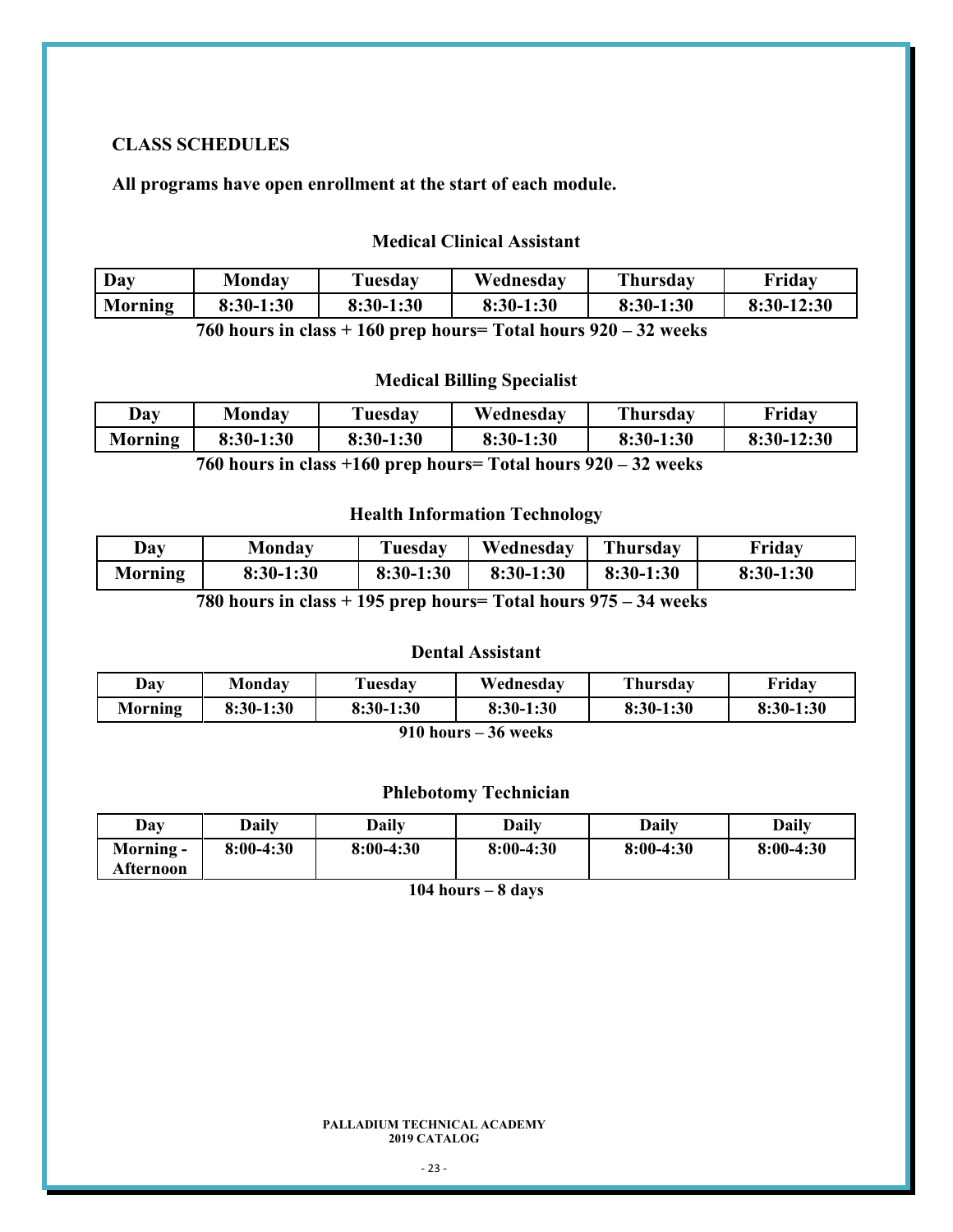### *EDUCATIONAL PROGRAMS* **MEDICAL CLINICAL ASSISTANT**

This program is designed to train students for the clinical duties routinely performed in health care facilities. These duties include taking medical histories, recording vital signs, preparing patients for examination, and assisting the physician during the exams and procedures. Students will learn human anatomy and medical terminology. They become familiar with commonly used medical instruments and equipment. Students acquire other commonly used medical skills including taking vital signs, drawing blood, giving injections, disposing of contaminated supplies, basic laboratory tests, and performing electrocardiograms. Moreover, students learn to prepare and administer medications as directed by the physician. Students learn practices such as maintaining supplies and equipment, proper stocking, cleaning and disinfecting exam rooms. Medical terminology is practiced and reviewed throughout each module.

#### **Occupational Objectives**

Students completing this program will be qualified to acquire entry-level positions as medical clinical assistants in a medical office or other health care facility. This is a medical back office position.

#### **Equipment**

The skills lab area provides exam tables, mayo stands, weight scales, phlebotomy chairs, reception area to simulate the clinical practice area. Glass thermometers, electric thermometers, blood pressure cuffs both regular and large are available in the skills lab. Other equipment includes accu-check glucose meters, wheelchairs, crutches, roller bandages. The classroom/lecture area has computers available for each student.

| <b>Title</b>                             | <b>Total Clock Hours</b> | <b>Total Quarter Units</b> |
|------------------------------------------|--------------------------|----------------------------|
| <b>MA100-Medical Fundamentals</b>        | 40                       |                            |
| <b>CS100-Computer Essentials</b>         | 40                       |                            |
| <b>MA101-Business and Medical Office</b> | 40                       |                            |
| <b>MA150-Basic Pharmacology</b>          | 80                       | 6                          |
| <b>MS200-Medical System I</b>            | 80                       | 6                          |
| <b>MS201-Medical System II</b>           | 80                       | 6                          |
| <b>MS202-Medical System III</b>          | 80                       | 6                          |
| <b>MA103-HIPAA-EMR</b>                   | 80                       | 6                          |
| <b>MA104-Medical Forms</b>               | 40                       |                            |
| <b>EM102-Employment Preparation</b>      | 40                       | 3                          |
| <b>EM100-Externship</b>                  | 160                      | 6                          |
| In Class Hours                           | 760                      | 51                         |
| <b>Prep Hours</b>                        | 160                      |                            |
| <b>TOTAL HOURS/UNITS</b>                 | 920                      |                            |

| A Diploma Program        | 920 Clock Hours / 51 Quarter Credit Hours        |
|--------------------------|--------------------------------------------------|
| <b>Program Schedule:</b> | 32 Weeks, 920 Clock Hours                        |
| Hours:                   | Mon-Thur 8:30 AM – 1:30 PM, Fri 8:30 AM-12:30 PM |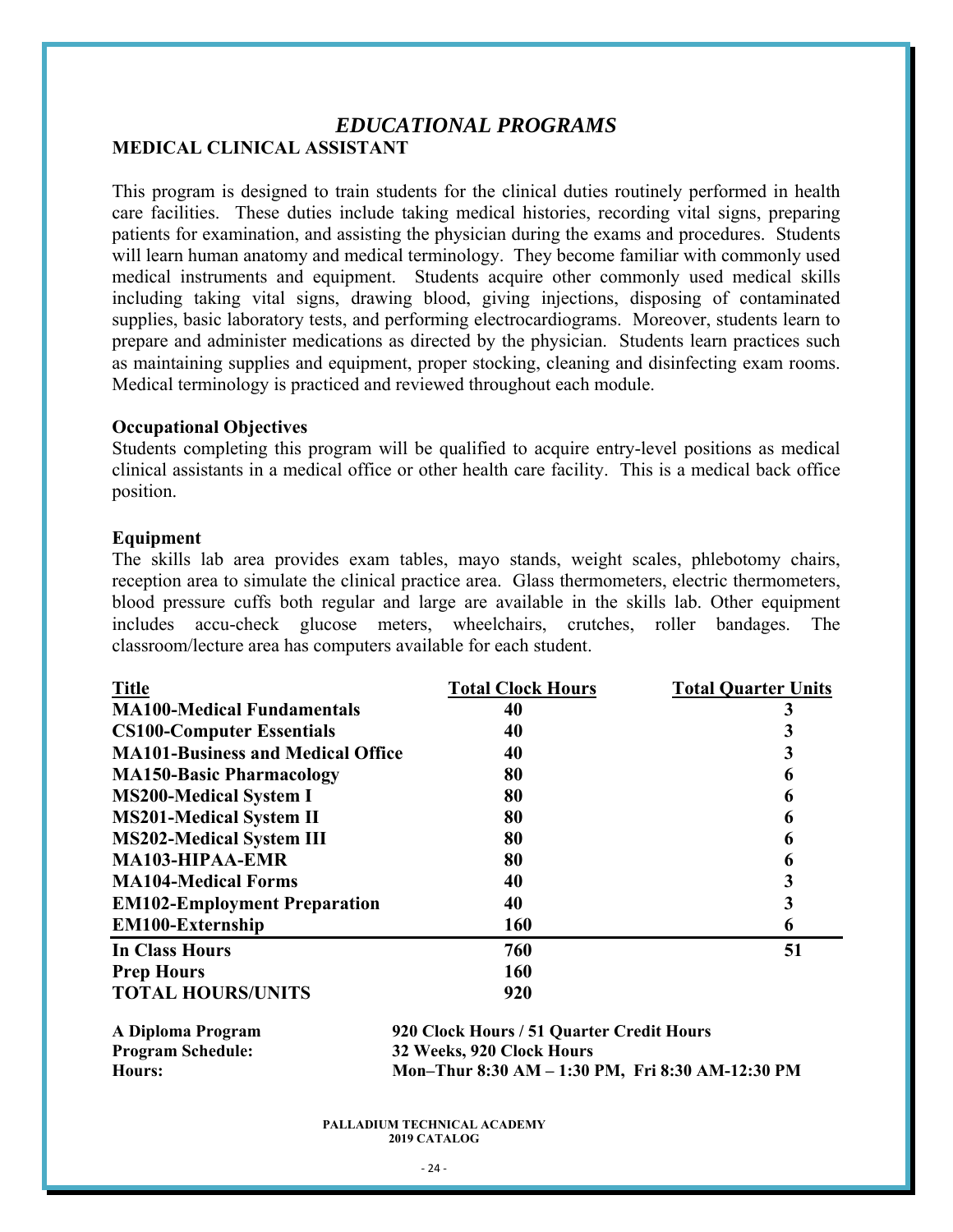### **CLASS DESCRIPTION**

#### **MA100 Medical Fundamentals 20/20/3.0**

This module introduces students to the humanistic aspects of medical assisting. Students learn the history and future direction of medical assisting. Communication skills will include writing, listening, and phone skills.

#### **CS100 Computer Essentials 20/20/3.0**

This course teaches beginning students to operate a computer efficiently. Students will be trained in the basics of computer keyboarding, recognizing hardware and software. Students will learn the computer system components such as the memory, CPU, Motherboard, keyboard, mouse, hard drive, and ROM. The students will be introduced to the most popular Microsoft Programs including Microsoft Word and Excel.

## **MA101 Business and Medical Office**

#### **20/20/3.0**

This course introduces the student to the business side of a medical office. Medical law and ethics are covered. Students will learn the basic business skills needed in a medical office. They will be taught the different insurance types, medical groups, referrals, medical billing, CPT, and ICD-10 coding. The various types of medical specialties and practices will be discussed.

### **MA150 Basic Pharmacology**

#### **40/40/6.0**

Basic pharmacology instills a working knowledge of common medications to students, as well as abbreviations, and PDR usage. Vaccination, administration techniques, and schedules are included. A CPR program prepares students for medical emergencies

### **MS200 Medical System I**

### **40/40/6.0**

This course teaches students the fundamentals, anatomy, and clinical procedures of the musculoskeletal, neurological, and integumentary systems of the body. The student will learn to screen patients, set appointments, and perform proper follow-up procedures for appointments, referrals, procedures, and billings.

### **MS201 Medical System II**

### **40/40/6.0**

This course teaches the fundamentals, anatomy and clinical procedures of the cardiopulmonary, hematological, and gastrointestinal systems of the body. The student will be able to identify the urgency of appointments, laboratory testing, and referrals for specialist care and radiology.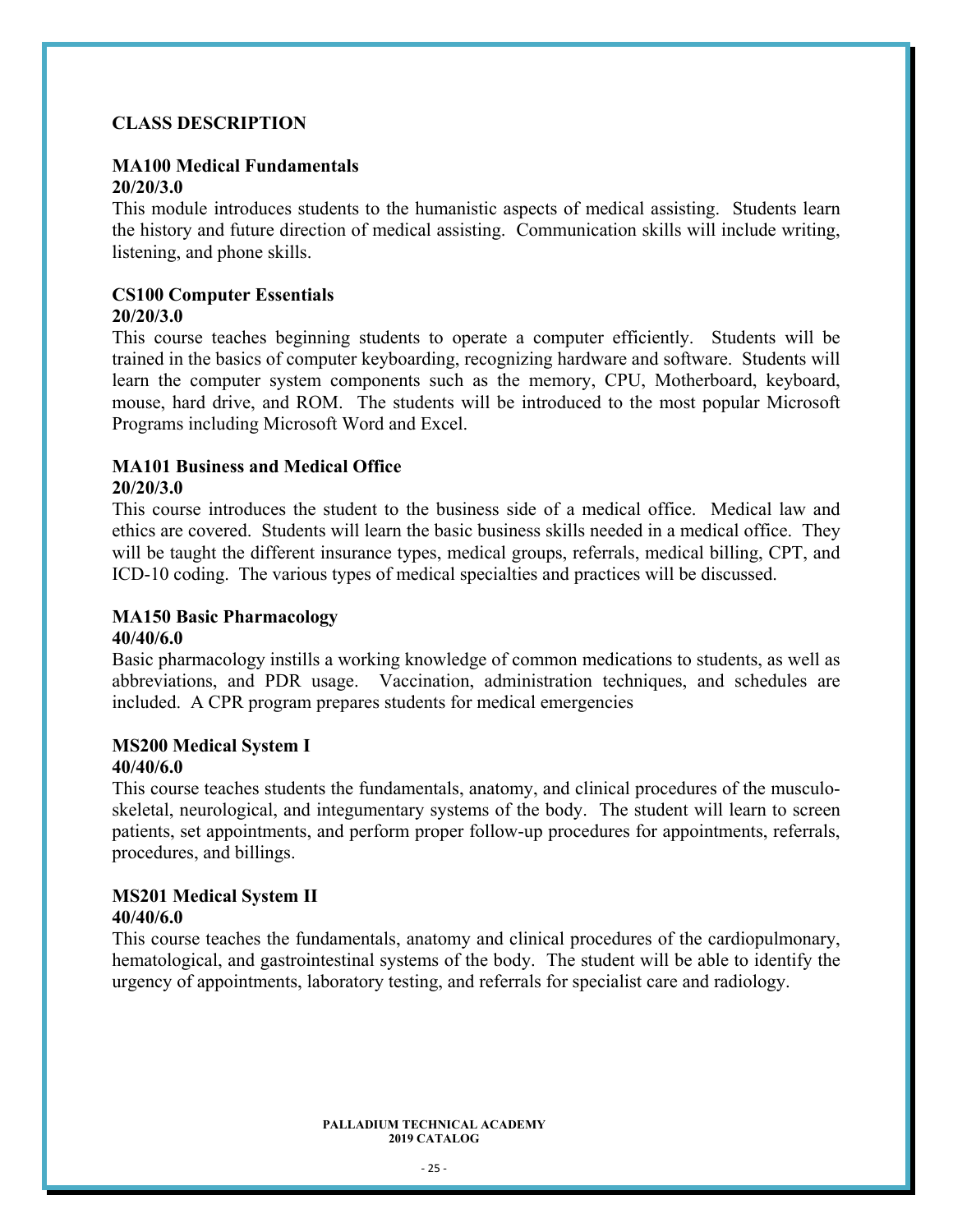#### **MS202 Medical System III 40/40/6.0**

This course teaches students the fundamentals, anatomy, and clinical procedures of the endocrine, genitourinary, and reproductive systems of the body. The student will be able to assist with exams and the screening of phone calls related to general women's health, and pregnancy.

### **MA103 HIPAA-EMR**

#### **40/40/6.0**

Students are taught a medical software program that supports the future of the paperless healthcare facility. They will learn all aspects of the system from registration through the charting process. HIPAA regulations are covered in depth as they relate to insurance processing and records managements in the healthcare environment. The patient's right to confidentiality and privacy are covered extensively.

### **MA104 Medical Forms**

### **20/20/3.0**

The proper completion of the various forms used in healthcare is covered. The types of information generally needed, how to locate the information and who is authorized to complete these forms are part of this module. Proper letter writing for the healthcare facility and samples used for different purposes are included.

### **EM102 Employment Preparation**

#### **20/20/3.0**

Students will learn employment-seeking skills. This will include utilizing various resources for their employment search, writing letters of introduction, preparing a resume, interviewing and follow-up techniques.

### **EM100 Externship**

### **10/0/150/6.0**

Students will be placed in a medical office for externship after successfully completing all other modules. The externship will allow the student to apply what they have learned in all areas of the medical office as well as the billing department. The externships take place in offices of family medicine, pediatrics, obstetrics, gynecology, surgery, and other available specialties.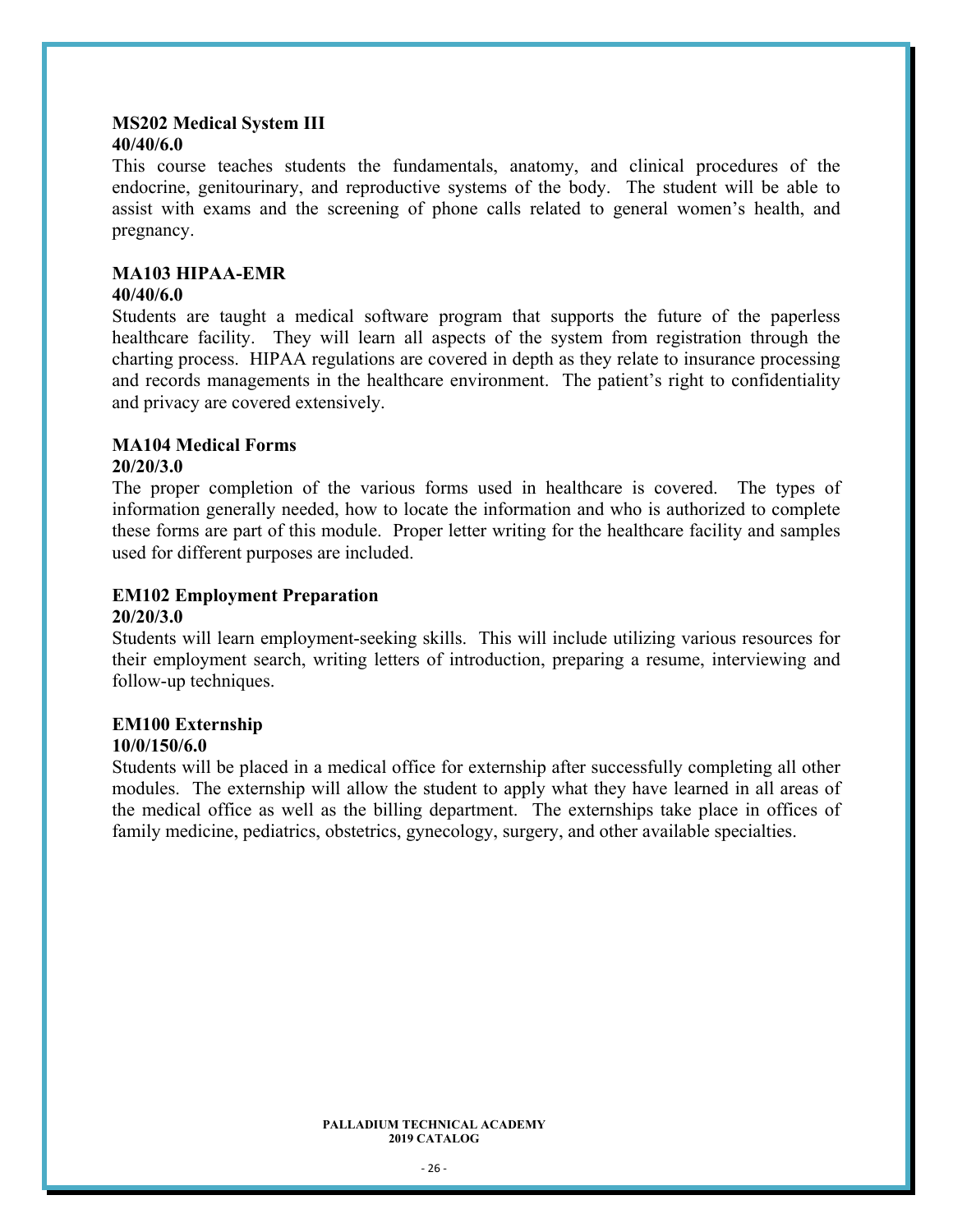#### **MEDICAL BILLING SPECIALIST**

This program is designed to train students to perform duties related to billing procedures for health care providers such as physicians, clinics, hospitals and billing companies. Students learn a variety of computer software skills: MS Word, medical billing software and bookkeeping software. Students will learn medical terminology and anatomy as it applies to proper ICD-9 and CPT coding. They will learn about various insurance plans and different types of coverage and insurance form completion. Computerized billing and manual billing are both covered. Students acquire the skills needed for following claims through the cycle and effective communication with insurance companies. Collection procedures and generating reports are covered along with business math. The use of medical office management software is emphasized to take full advantage of computer technology. Other areas of medical billing, including the patient's billing statements and aging of the accounts receivable are also covered in this program. Students will get to know the different government programs such as Medicare and Medi-Cal. The use of the Internet to check insurance benefits and eligibility is taught in this program.

#### **Occupational Objectives**

Students completing this program will be qualified to acquire an entry-level position as a medical billing specialist in a medical office or healthcare facility. This is a medical front office position.

#### **Equipment**

The classroom/lecture area has desks with computers available for each student.

| <b>Title</b>                                             | <b>Total Clock Hours</b> | <b>Total Quarter Units</b> |
|----------------------------------------------------------|--------------------------|----------------------------|
| <b>MA100-Medical Fundamentals</b>                        | 40                       |                            |
| <b>CS100-Computer Essentials</b>                         | 40                       |                            |
| <b>MA101-Business and Medical Office</b>                 | 40                       |                            |
| <b>MB100-Introduction to Insurance Billing</b>           | 80                       | h                          |
| <b>MB102-Office Equipment &amp; Telephone Techniques</b> | 80                       | 6                          |
| <b>MB200-Medical Billing Computer</b>                    | 80                       | 6                          |
| MB201-ICD-10 & CPT Coding                                | 80                       | 6                          |
| <b>MB202-Coding for Special Programs</b>                 | 80                       | h                          |
| <b>MA103-HIPAA-EMR</b>                                   | 80                       | h                          |
| <b>MA104-Medical Forms</b>                               | 40                       |                            |
| <b>EM102-Employment Preparation</b>                      | 40                       |                            |
| <b>EM100-Externship</b>                                  | <b>160</b>               | 6                          |
| <b>In Class Hours</b>                                    | 760                      | 51                         |
| <b>Prep Hours</b>                                        | 160                      |                            |
| <b>Total Hours/Units</b>                                 | 920                      |                            |

| A Diploma Program        |
|--------------------------|
| <b>Program Schedule:</b> |
| Hours:                   |

**920 Clock Hours / 51 Quarter Credit Hours 32 Weeks, 920 Clock Hours Hours: Monday – Thur 8:30AM – 1:30PM, Fri 8:30AM - 12:30PM**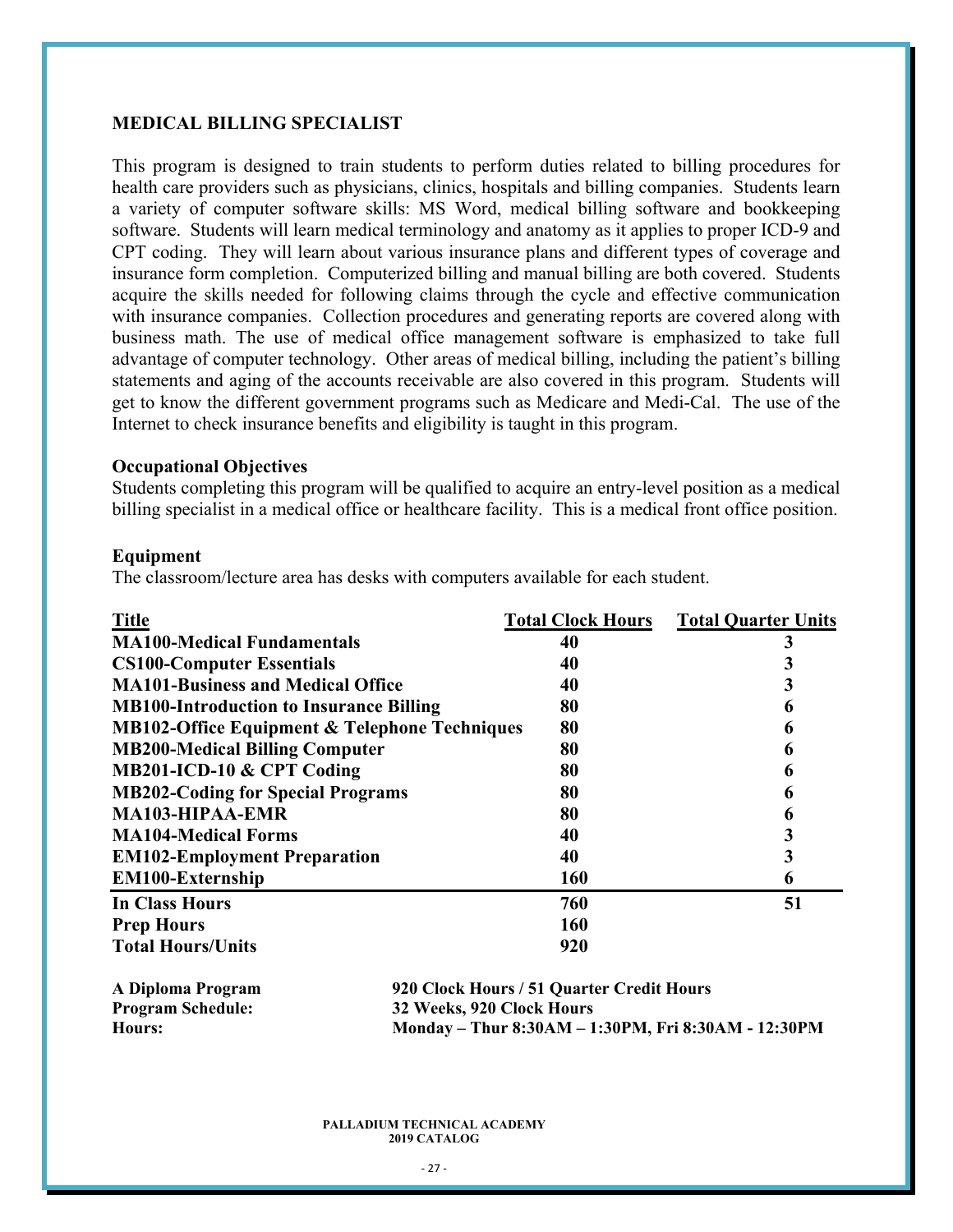### **CLASS DESCRIPTION**

#### **MA100 Medical Fundamentals 20/20/3.0**

This module introduces students to the humanistic aspects of medical billing. Students learn the history and future direction of medical billing. Communication skills will include writing, listening, and phone skills.

#### **CS100 Computer Essentials 20/20/3.0**

This course teaches beginning students to operate a computer efficiently. Students will be trained in the basics of computer keyboarding, recognizing hardware and software. Students will learn the computer system components such as the memory, CPU, Motherboard, keyboard, mouse, hard drive, and ROM. The students will be introduced to the most popular Microsoft Programs including Microsoft Word and Excel.

## **MA101 Business and Medical Office**

#### **20/20/3.0**

This course introduces the student to the business side of a medical office. Medical law and ethics are covered. Students will learn the basic business skills needed in a medical office. They will be taught the different insurance types, medical groups, referrals, medical billing, CPT, and ICD-9 coding. The various types of medical specialties and practices will be discussed.

## **MB100 Introduction to Insurance Billing**

### **20/20/3.0**

This module introduces students to private insurance, HMO's, PPO's, Medicare, Medi-Cal, and Workmen's Compensation referrals. Training is provided in this module on proper completion of referrals and reports. This module also introduces our students to medical terminology. Medical terminology will be taught in each module.

#### **MB102 Office Equipment and Telephone Techniques 20/20/3.0**

This module will teach students proper telephone etiquette. Students will learn how to take messages as well as how to determine the importance of the call. The student will use the typewriter, 10 key calculator, and computer for processing referrals and Worker's Compensation reports.

#### **MB200 Medical Billing Computer 40/40/6.0**

Students will learn to input patient demographic and insurance information into computers. Students will also learn to work with CMS-1500 & UB-4 insurance forms. This procedure allows students to see the whole aspect of medical software usage.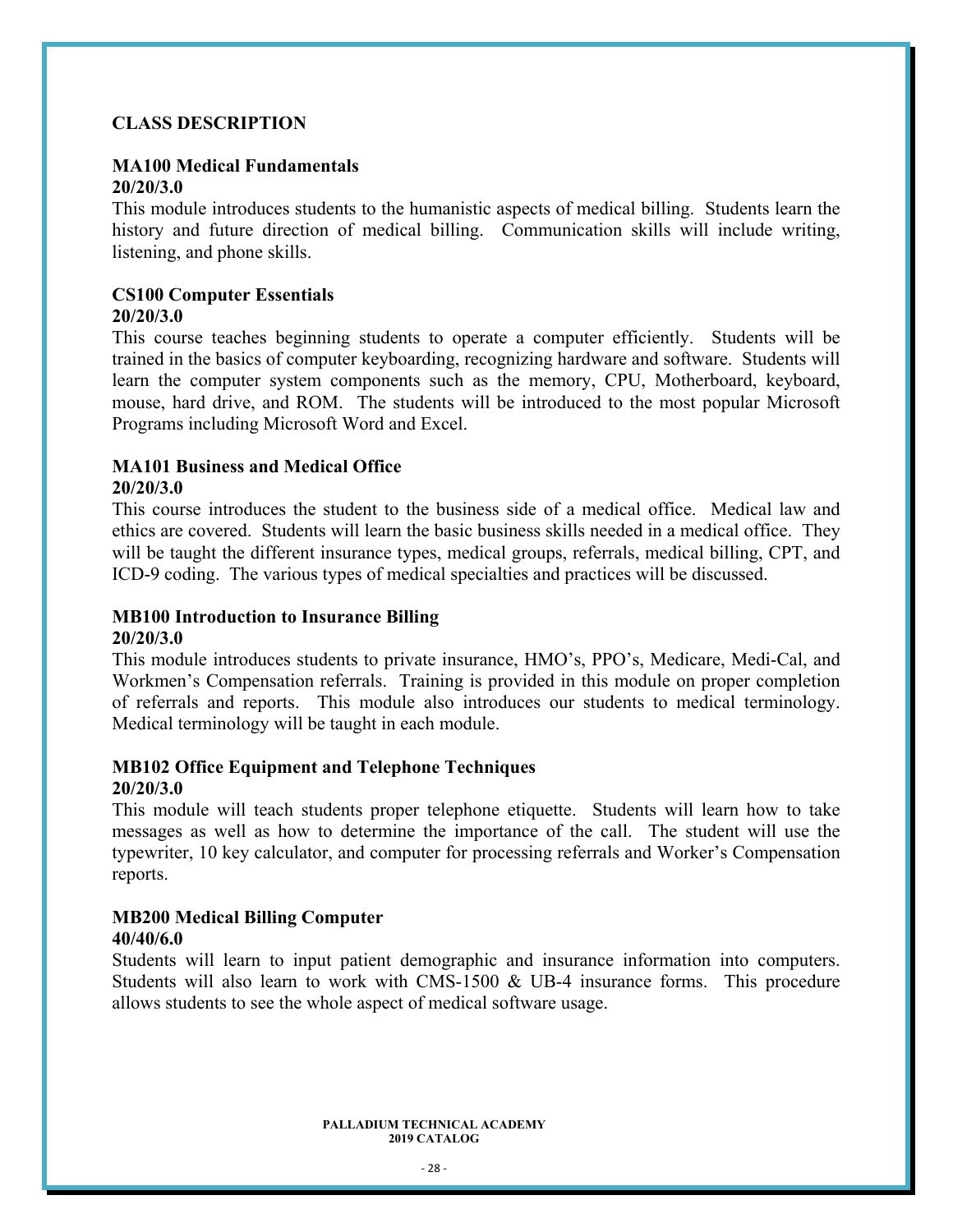## **MB201 ICD-10 and CPT Coding**

#### **40/40/6.0**

Students learn to code from CPT and ICD-10 coding books. They will get to know the idiosyncrasies of these manuals. Procedure and diagnosis coding are covered in this class.

#### **MB202 Coding for Special Programs 40/40/6.0**

Special emphasis is put on various government programs such as: CHDP, PACT, Medi-Cal, Medicare, and FFHC.

## **MA103 HIPAA-EMR**

### **40/40/6.0**

Students are taught a medical software program that supports the future of the paperless healthcare facility. They will learn all aspects of the system from registration through the charting and billing process. HIPAA regulations are covered in depth as they relate to insurance processing and records management in the healthcare environment. The patient's right to confidentiality and privacy are covered extensively.

#### **MA104 Medical Forms**

#### **20/20/3.0**

The proper completion of the various forms used in healthcare is covered. The types of information generally needed, how to locate the information and who is authorized to complete these forms are part of this module. Proper letter writing for the healthcare facility and samples used for different purposes are included.

#### **EM102 Employment Preparation**

#### **20/20/3.0**

Students will learn employment-seeking skills. This will include utilizing various resources for their employment search, writing letters of introduction, preparing a resume, interviewing and follow-up techniques.

#### **EM100 Externship**

#### **10/0/150/6.0**

Students will be placed in a medical office for externship after successfully completing all other modules. The externship will allow the student to apply what they have learned in all areas of the medical office as well as the billing department. The externships take place in offices of family medicine, pediatrics, obstetrics, gynecology, surgery, and other available specialties. Billing services may also be utilized for this externship.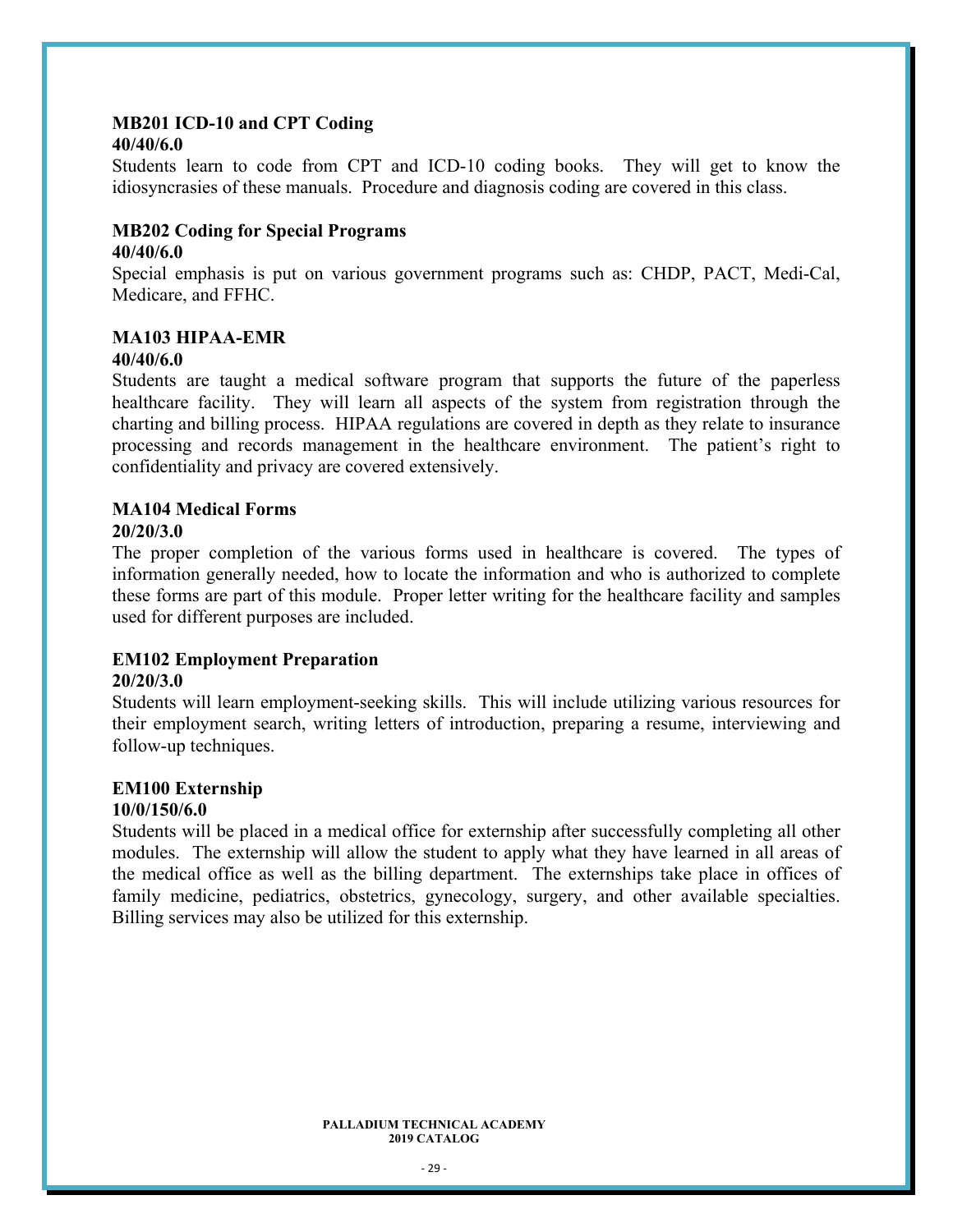#### **HEALTH INFORMATION TECHNOLOGY**

The program is designed to provide comprehensive training Electronic Health Records. The students will learn how to work with Electronic Health Records and different components of this new technology including Scheduling, Billing, and Medical Charts. Students will learn about Population care and health care system. Students will also learn about various reports required in this program.

#### **Occupational Objectives**

Completers will be qualified for entry-level positions as EMR specialists. Graduates can work in medical offices and Health Care Centers, hospitals and companies that produce and maintain Electronic Medical Records.

#### **Equipment**

The classroom/lecture area has desks with computers available for each student.

| <b>Title</b>                                |     | <b>Total Clock Hours</b> Total Quarter Units |
|---------------------------------------------|-----|----------------------------------------------|
| <b>CS107-Data Base Mgt &amp; Reports</b>    | 60  | 4                                            |
| <b>EHR100-U.S. Healthcare Systems</b>       | 40  | 3                                            |
| <b>EHR102-Medical Terminology</b>           | 80  | 6                                            |
| <b>EHR120-Medical Records I</b>             | 80  | 3                                            |
| <b>EHR130-Medical Records II</b>            | 80  | 6                                            |
| <b>EHR200-Medical Billing I</b>             | 80  | 6                                            |
| <b>EHR210-Medical Billing II</b>            | 80  | 6                                            |
| <b>EHR220-Medical Billing III</b>           | 60  | 6                                            |
| <b>EHR300-Electronic Health Records I</b>   | 60  |                                              |
| <b>EHR310-Electronic Health Records II</b>  | 60  |                                              |
| <b>EHR320-Electronic Health Records III</b> | 60  |                                              |
| <b>EM102-Employment Preparation</b>         | 40  | 3                                            |
| <b>In Class Hours</b>                       | 780 | 56                                           |
| <b>Prep Hours</b>                           | 195 |                                              |
| <b>Total Hours/Units</b>                    | 975 |                                              |
|                                             |     |                                              |

| A Diploma Program        | 975 Clock Hours / 56 Quarter Credit Hours |
|--------------------------|-------------------------------------------|
| <b>Program Schedule:</b> | 34 Weeks, 780 Clock Hours                 |
| Hours:                   | Monday – Friday 8:30 AM – 1:30 PM         |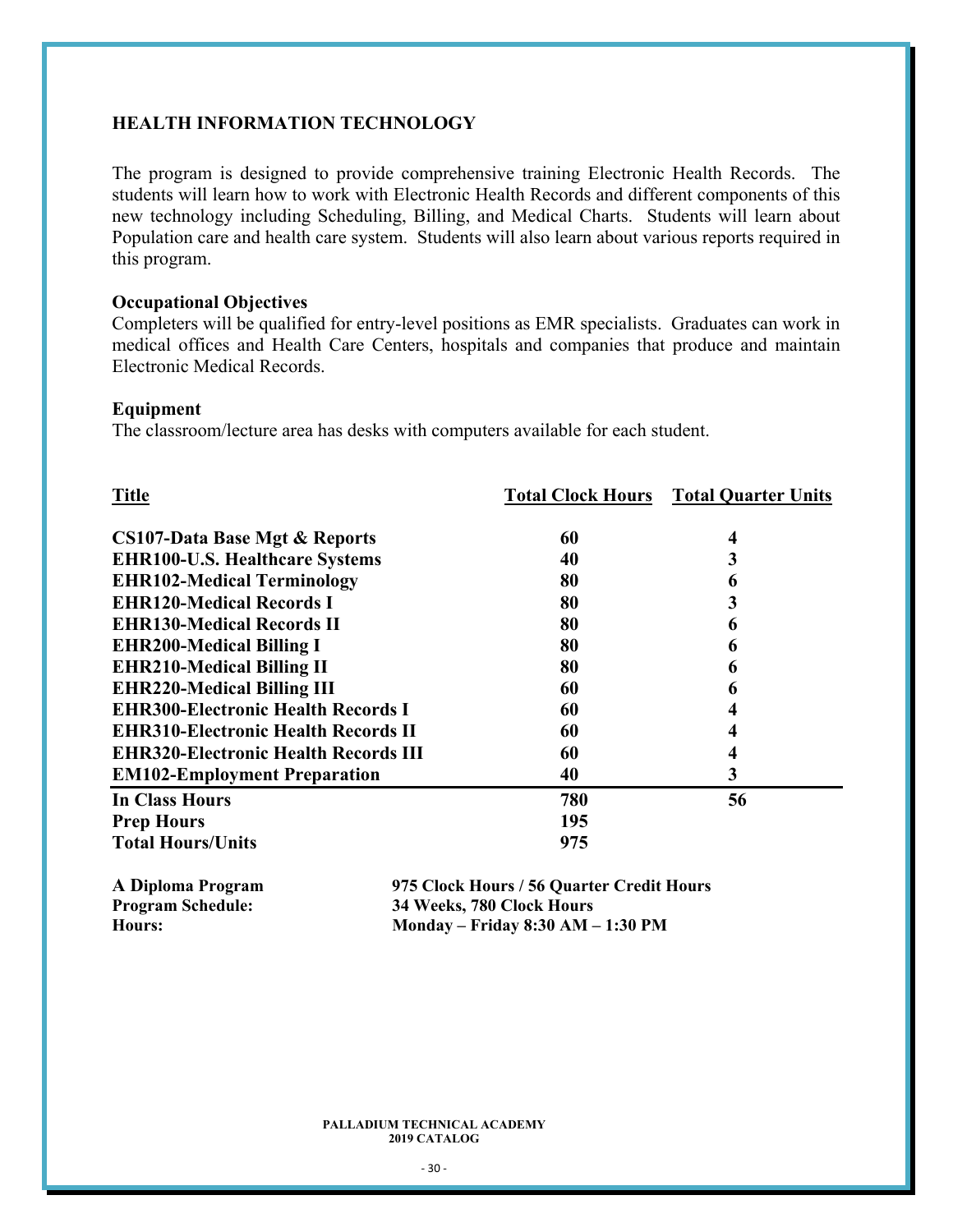### **CLASS DESCRIPTION**

#### **CS 107 Database Management & Reports 20/40/4.0**

Database software is used extensively by business and government agencies for such applications as mailing list, sales journals, order processing, inventory control, etc…Through the use of computerized tutorials and practical exercises, the student will gain a working knowledge of the fundamental uses of databases. The student will learn database creation, editing, sorting, indexing, file merging, report creation and printing, macros and other related skills. Students will also use MS PowerPoint to learn the basics of creating presentation materials. They will also be adding animations and other enhancements to these presentations.

#### **EHR 102 Medical Terminology 40/40/6.0**

In this module, the focus will be Medical Terminology. Students will learn the ways to understand Medical Terms and how they are constructed. Different systems and diseased are covered in this module.

#### **EHR 100 U.S. Health Care System 20/20/3.0**

Students learn about the overall healthcare system in the United States. The U.S. Healthcare organizations and their structures are explained. Students get to know different healthcare services resources that are available in the U.S. Roles of government are also explained.

### **EHR 120 Medical Records I**

### **40/40/6.0**

Students will be introduced to aspects of maintaining medical records and filing systems. Students will learn how to transfer, release purge, store, and destroy records and files.

### **EHR 130 Medical Records II**

#### **40/40/6.0**

Students continue with the lesson that they have learned in EHR120. The importance of confidentiality and ethical conduct are studied. In addition, effective communication and using terminology that are appropriate for health care setting is reviewed. Students will learn to create and work with appropriate files.

### **EHR 200 Medical Billing I**

#### **40/40/6.0**

The student will be introduced to Medical Billing. The students will learn the general concepts of medical billing procedures used in the medical office and medical industry. In addition, the student will gain the basic knowledge and understanding of the fundamental billing methods and procedures including the unique requirements for billing specific Payer Programs such as: Medicare, Medicaid, Private Insurance, HMO, IPA, PPO, Workers Compensation, and Personal Injury.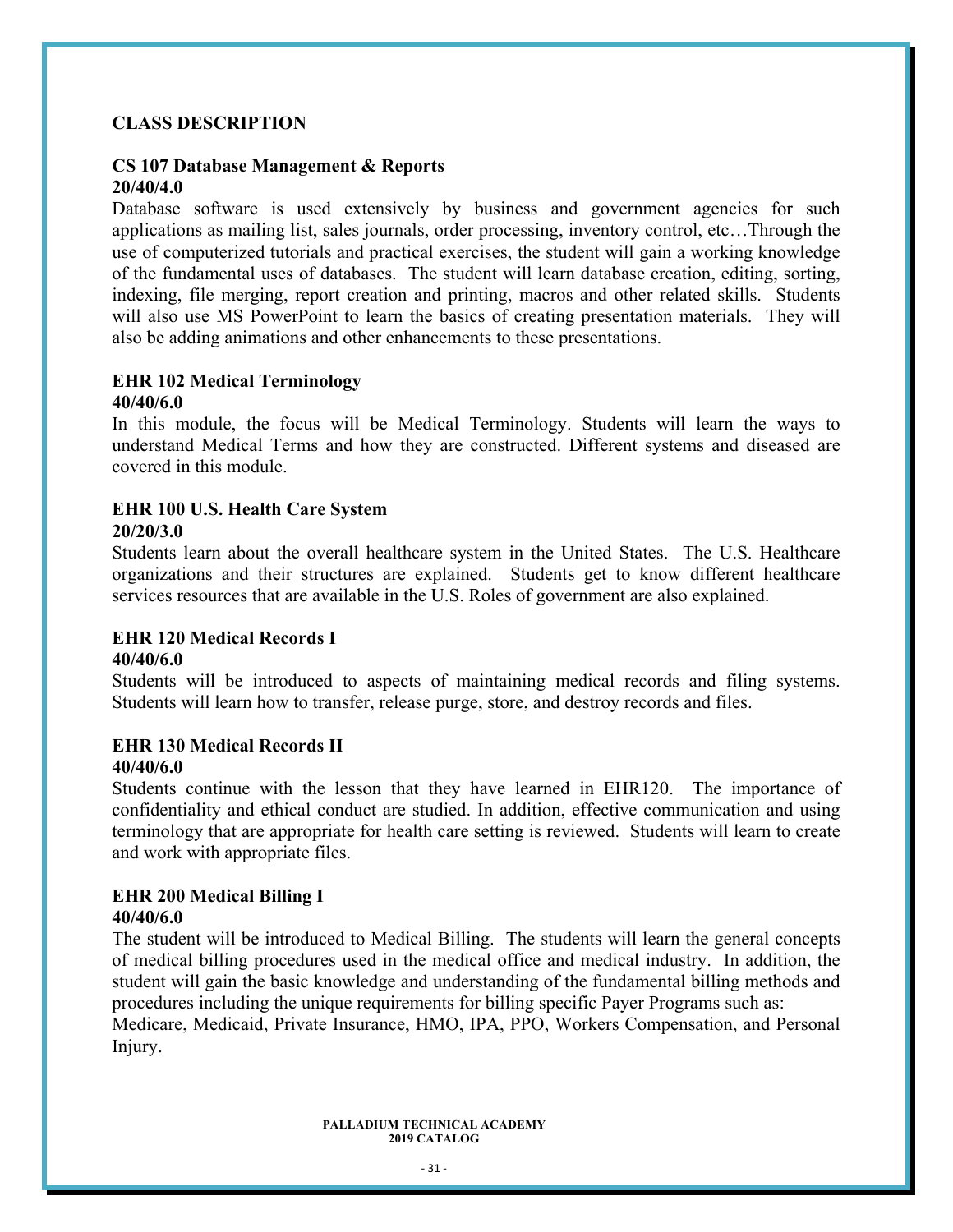#### **EHR 210 Medical Billing II 40/40/6.0**

The students will be introduced to the Electronic Age of Medical Billing including all ANSI the (American National Standard Institute) requirements for Electronic Data Interchange (EDI). The student will learn the ANSIX 12N 837 Professional, ANSIX 12N 837 Institutional, ANSI 835 Payment Advice Format, ANSI 270/271 Claim Status Request and Response, and the ANSI 270/271 Eligibility and Benefit Requests. The student will also be introduced to setup of comprehensive medical charts.

### **EHR 220 Medical Billing III**

### **20/40/4.0**

The student will be introduced to a setup of comprehensive Medical Billing collections Procedures and Processes, which ensures the appropriate and timely reimbursements for all payable medical services and procedures.

#### **EHR 300 Electronic Health Records I 20/40/4.0**

The student will learn the HIPAA and Certification Commission for Heath Information Technology (CCHIT) Security Regulations that govern EHR/EMR implementations in Health Care Facilities. The student will become fully familiar with current government regulations and standards for medical practices as defined by both HIPAA and CCHIT. In addition, the student will be instructed on how a medical facility can adhere to the guidelines to qualify for EHR (Electronic Health Record) certification under the American Recovery and Investment Act (ARRA).

#### **EHR 310 Electronic Health Records II 20/40/6.0**

The student will learn the Interoperability standards affecting Health Information Exchange as defined by the Health Level Seven specification (HL7). The student will become familiar with the criteria for representing and communicating data associated with health care.

#### **EHR 320 Electronic Health Records III 20/40/6.0**

The student will learn the concepts and implementation strategies for the use of E-RX Electronic Prescriptions within the medical office. The student will be taught how to optimize the benefits provided by E-Rx to enhance physician and patient relationships.

## **EM 102 Employment Preparation**

### **20/20/3.0**

Students will learn employment-seeking skills. This will include utilizing various resources for their employment search, writing letters of introduction, preparing a resume, interviewing and follow-up techniques.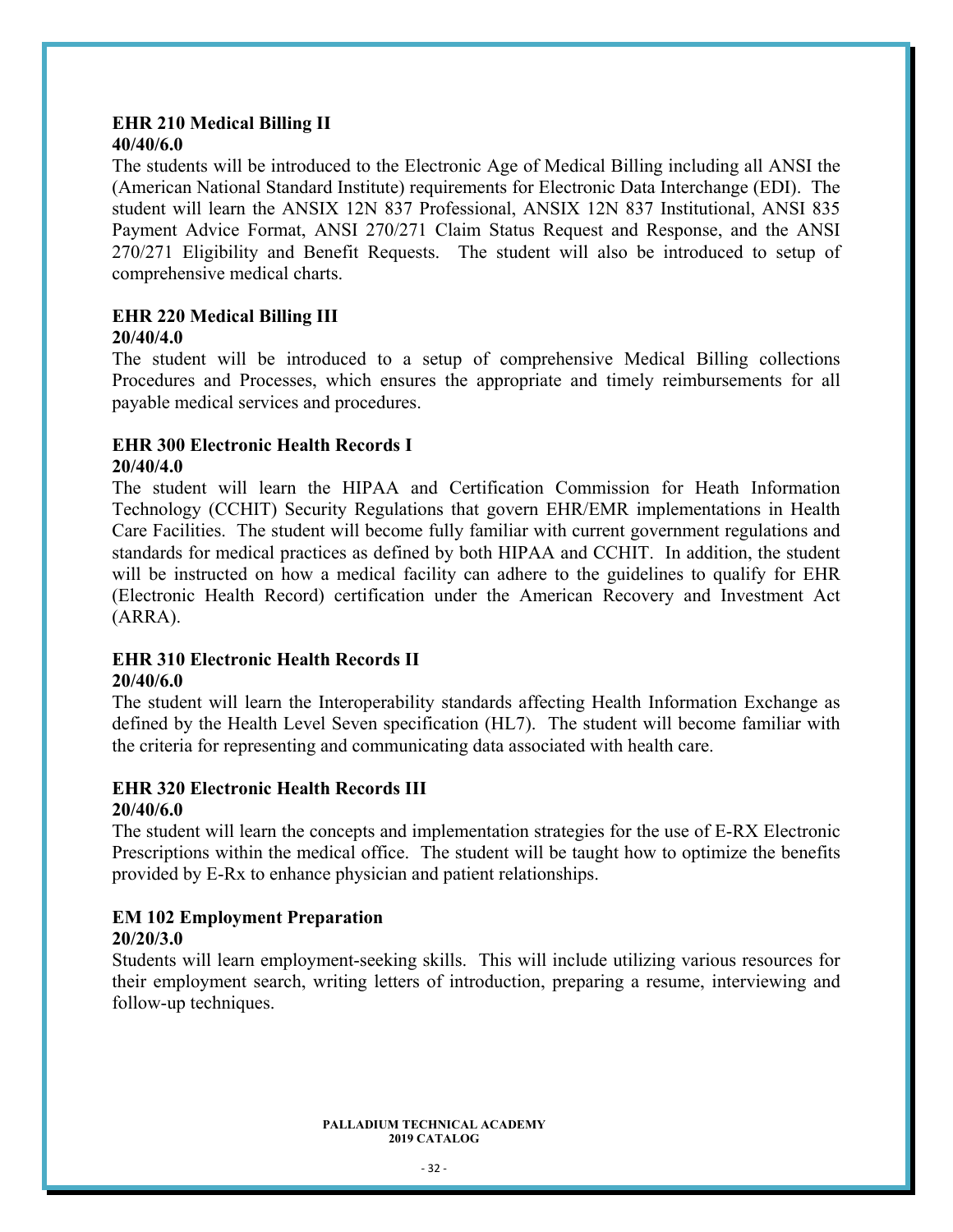#### **DENTAL ASSISTANT**

This program is designed to provide students with the skills and knowledge to become a skilled Dental Assistant. These skills are many and vary with the dental practice. Dental assisting is rewarding for a person who likes something new each day and is a people person. Students will learn about the oral cavity and tooth structure, dental charting, oral health care and patient care. Biomedical science provides the student with core knowledge of anatomy and physiology and their relationship to dentistry. Oral pathology, infection control, dental and medical emergencies and basic life support are also taught. Students earn an Infection Control Certificate and a CPR Certificate. Professional ethics is taught and demonstrated throughout the entire program. Chair side procedures teach students skills required in dentistry. Instrumentation for all the dental procedures, patient care, the use of four handed dentistry, manipulation of dental materials incorporate the knowledge learned in dental materials class. Students will obtain a working knowledge of the basic principles and characteristics of radiation, the biological effects of radiation and radiation safety procedures. After successfully passing a California Radiation Safety Examination, they will obtain a California Radiation Safety Certificate and will be qualified to take dental x-rays of patients. Students will learn to prepare dental material appropriate to the dental procedure, pour models from impressions and other laboratory procedures. Students will also gain knowledge and acquire skills of Dental Specialty Practices; basic electronic medical record keeping, appointment management, basic accounting, dental insurance management, banking and patient protocol is taught to prepare students for the paperless era. The program has an externship which provides a real work-world setting for students to utilize their knowledge and skills under the supervision of a Dentist, his/her staff and a Palladium Technical Academy faculty member.

#### **Occupational Objectives**

Students completing this program will have a Radiation Safety Examination Certificate as well as an Infection Control Certificate and qualified to be gainfully employed as a Dental Assistant. Students will also a have clear understanding of the additional skills and education available that provides a career ladder for Dental Assistant to Registered Dental Assistant, Expanded Function Registered Dental Assistant and /or Specialty Practices such as Orthodontics Assistant, or Oral Surgery Assistant.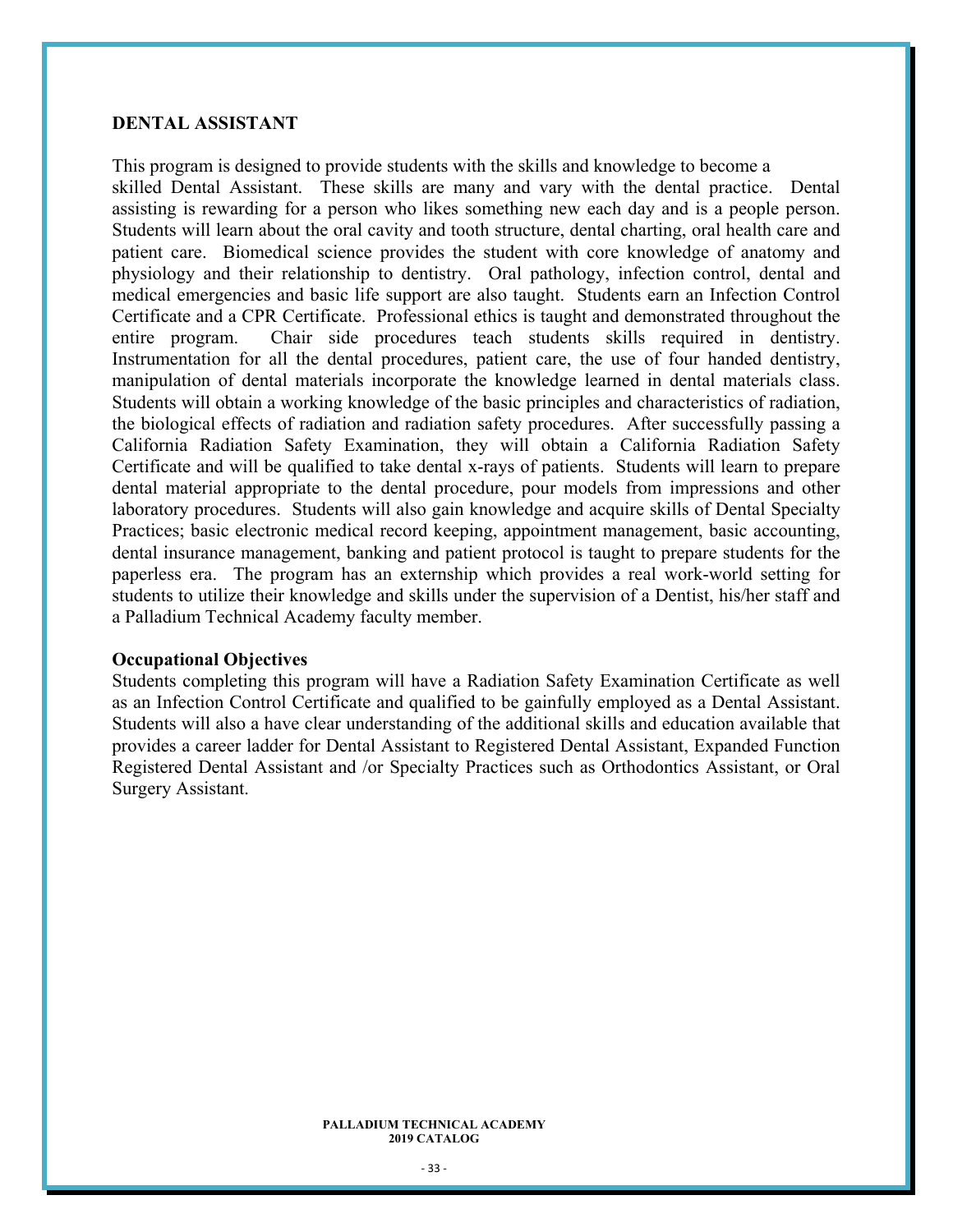### **Equipment**

The Dental Assisting program has an equipped dental office consisting of two functioning dental chairs, one x-ray machine, X-ray film, film processor, compressor, x-ray mannequin, dental instruments, tray set ups, sterilizer, dental materials, dental laboratory equipment, such as impression material, mixing bowls, spatulas, impression trays, appointment book, computer, dental records, patient health history, insurance forms, treatment plans, office supplies and a telephone.

| <b>Total Clock Hours</b> | <b>Total Quarter Units</b> |
|--------------------------|----------------------------|
| 50                       | 4                          |
| 50                       | 3.5                        |
| 50                       | 3.5                        |
| 75                       | 5.75                       |
| 75                       | 5.25                       |
| 50                       | 3                          |
| 75                       | 5.75                       |
| 75                       | 5.25                       |
| 50                       | 3.5                        |
| 50                       | 3.5                        |
| 75                       | 5.25                       |
| 50                       | 3.5                        |
| 25                       | $\boldsymbol{2}$           |
| <b>160</b>               | 6                          |
|                          |                            |

### **TOTAL HOURS/UNITS** 910 **59**

| A Diploma Program | 910 Clock Hours / 59 Quarter Credit Hours |
|-------------------|-------------------------------------------|
| Program Schedule: | 36 Weeks, 910 Clock Hours                 |
| Hours:            | Monday-Friday $8:30$ AM $-1:30$ PM        |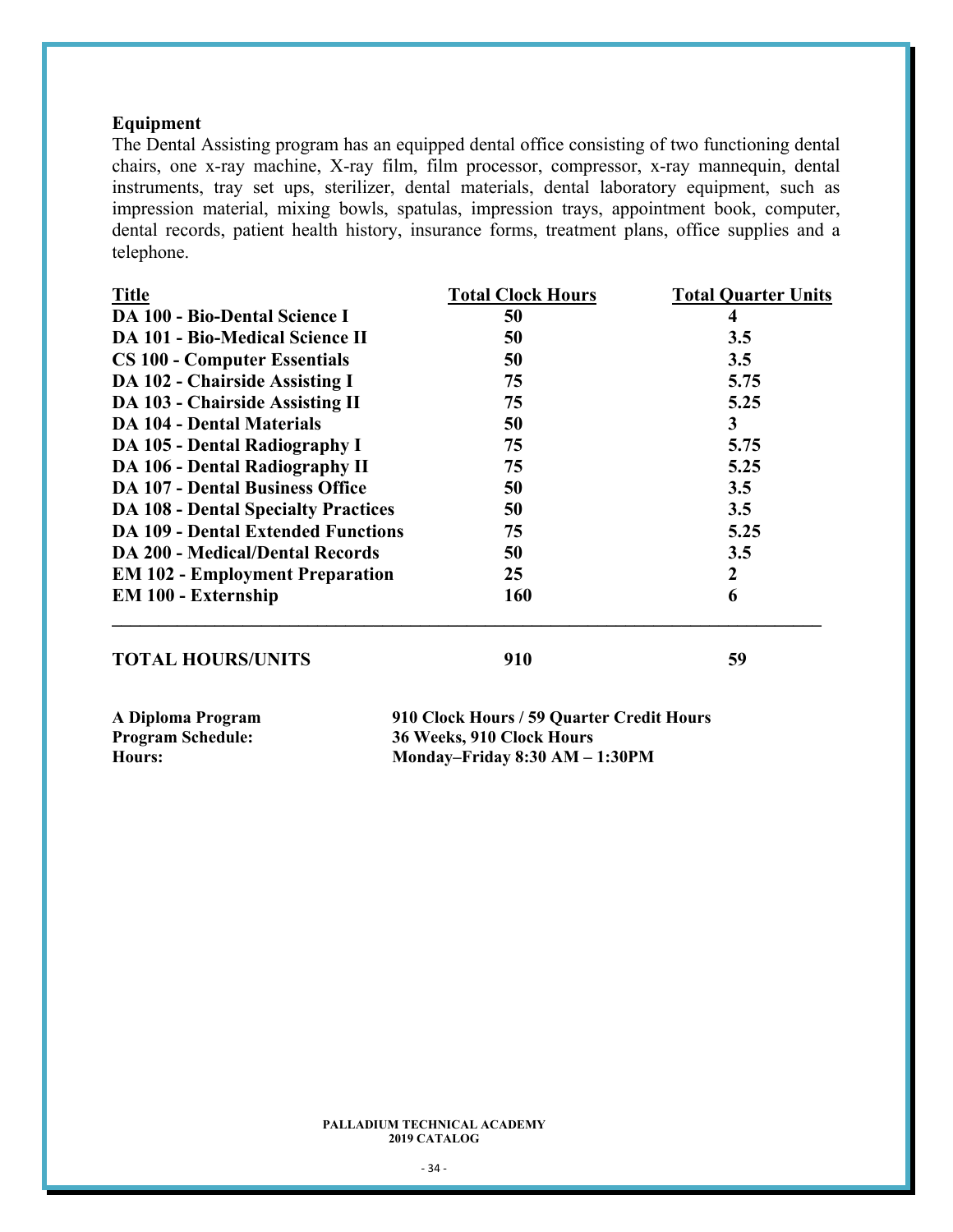#### **CLASS DESCRIPTION**

#### **DA 100 Bio-Dental Science I 30/20/4.0**

This course provides the student with the basic knowledge of the structures of the oral cavity, tooth morphology, head and neck anatomy, dental, charting, oral health care, and patient interaction.

### **DA 101 Bio-Medical Science II**

#### **20/30/3.5**

This course is an over view of the human anatomy and physiology and its relationship to dentistry. The course includes oral pathology, infection control, dental and medical emergencies, basic life support instruction, CPR Certification, and critical thinking. Professional ethics are also an integral part of the course.

### **CS 100 Computer Essentials**

#### **10/15/1.75**

In this course, students will learn computer keyboarding, hardware, software computer programs and the application of these programs. They will become knowledgeable in computer systems such as memory, motherboard, keyboard, mouse, hard drive, and ROM. Students will acquire the level of proficiency necessary for entry level work.

### **DA 102 Chair side Assisting I 40/35/5.75**

This is a core class in which students learn the fundamental skills necessary to assist the dentist with dental procedures. The course consists of patient preparation instrument identification, tray set up, cavity classification, charting, oral evacuation, anesthetic preparation, four handed dentistry techniques, and the use and care of the dental equipment. In lab the student will put into practice the information that is presented in lecture. There will be simulated procedures and the student will practice four handed techniques, sterilization techniques, tray set up, dental charting, patient education, care and use of equipment and other skills identified in the preceding lecture.

#### **DA 103 Chair side Assisting II 30/45/5.25**

This course is a continuation of Chairside Assisting 1 with emphasis on dental procedures found in general dentistry. Students will prepare for and take the infection control course and the examination for their certificate in infection control which is mandated by the California Dental Board. In lab students will work in groups in a simulated dental office setting to practice the dental procedures that they have learned. They will achieve mastery of the specific skills. Students will have the opportunity to take health histories, demonstrate their knowledge of cavity classification and prepare correct tray setup and participate in community education. The course also includes an introduction to professional dental assisting organizations and other professional organizations. The role of the California Dental Board is also defined.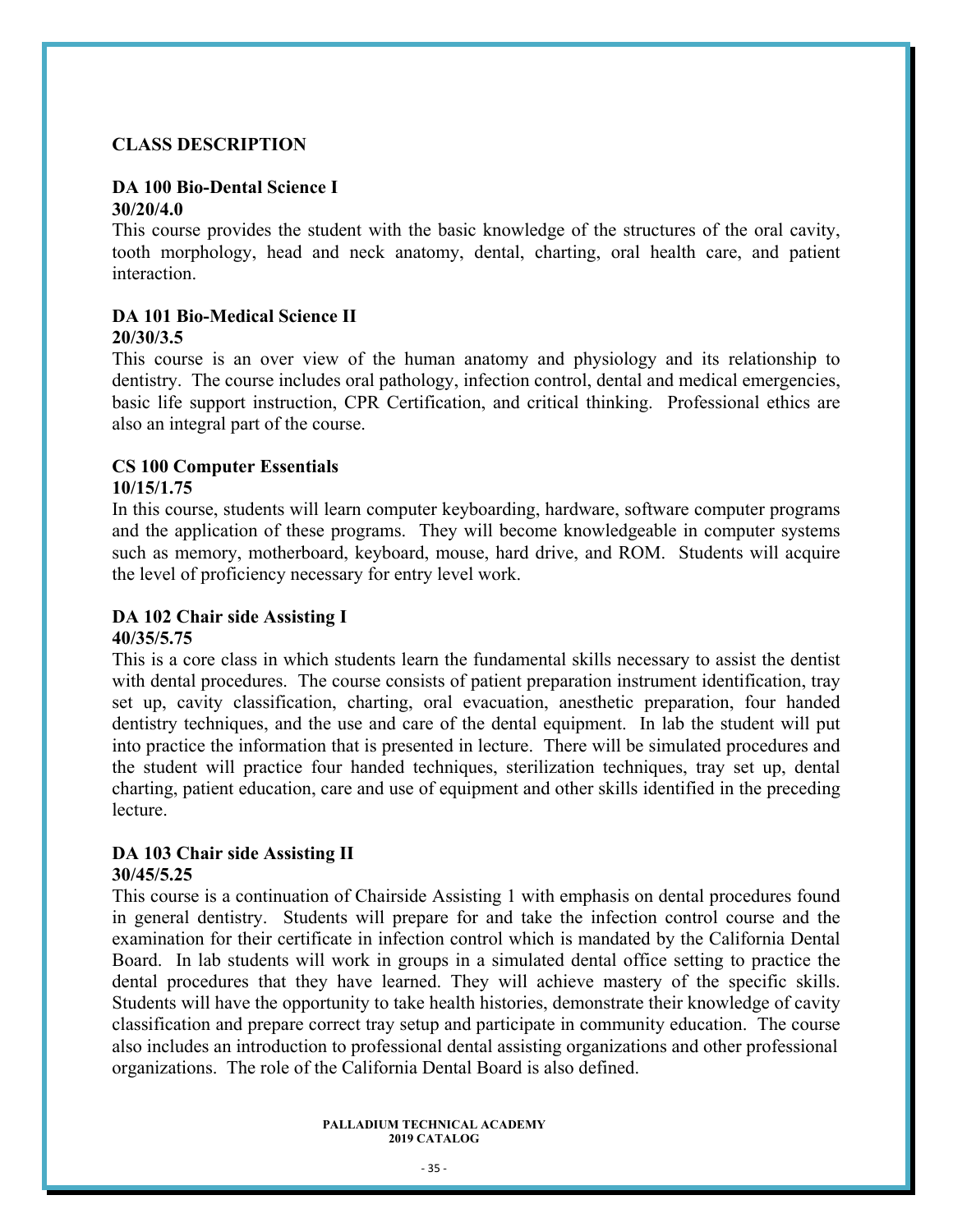### **DA 104 Dental Materials 10/40/3.0**

This course provides the student with a working knowledge of the chemical and physical properties of restorative dental materials and how they are used in restorations. Laboratory materials chemical and physical properties and their use in dentistry is also part of this course. The laboratory portion of this course consists of manipulation of dental materials that are specific to taking impressions, pouring casts, trimming models, and care and maintenance of the laboratory equipment and materials.

## **DA 105 Dental Radiography I**

### **40/35/5.75**

This course is an in-depth study of Dental Radiography. The lecture will provide the student with a working knowledge of the basic principles and characteristics of radiation. It also includes the biological effects of radiation and radiation safety measure and meets the standard of dental radiography established by the California Dental Board. The student will expose and mount radiographs that they have taken on a manikin. Students will learn both the traditional and the digital method and upon completion of the course, will be able to take radiographs of good diagnostic quality.

#### **DA 106 Dental Radiography II 30/45/5.25**

This course continues to expand student knowledge of dental radiography procedures used in the dental office. Concentration will be centered on student preparation to successfully pass the California Radiation Examination and receive the California Radiation Safety Certificate. With direct supervision by a dentist or Instructor that holds a Radiation Safety Certificate, students will perform a full mouth series on (3) clinical patients. The full mouth series must be of good diagnostic quality to receive a passing grade. Students will continue to improve their skills with the use of the mannequin.

## **DA 107 Dental Business Office**

### **20/30/3.5**

Students learn the protocol for meeting, greeting and seating, taking health histories and reviewing the patient record, and currency. They will also develop skills in appointment management, presentation of dental care plan, financial planning, a variety of record keeping methods that are currently used in the dental office, insurance management, staff management, dental laboratory contact, supply inventory recall system.

#### **DA 108 Dental Specialty Practices 10/15/1.75**

Students will be provided with basic understanding of Endodontics, Orthodontics, Periodontics, Prosthodontics, Oral and Maxillofacial Surgery, and Pediatric Dentistry. Basic information will be presented about the specialty and the dental assisting duties for the specialty. Guest lecturers from the various specialties are a part of the curriculum.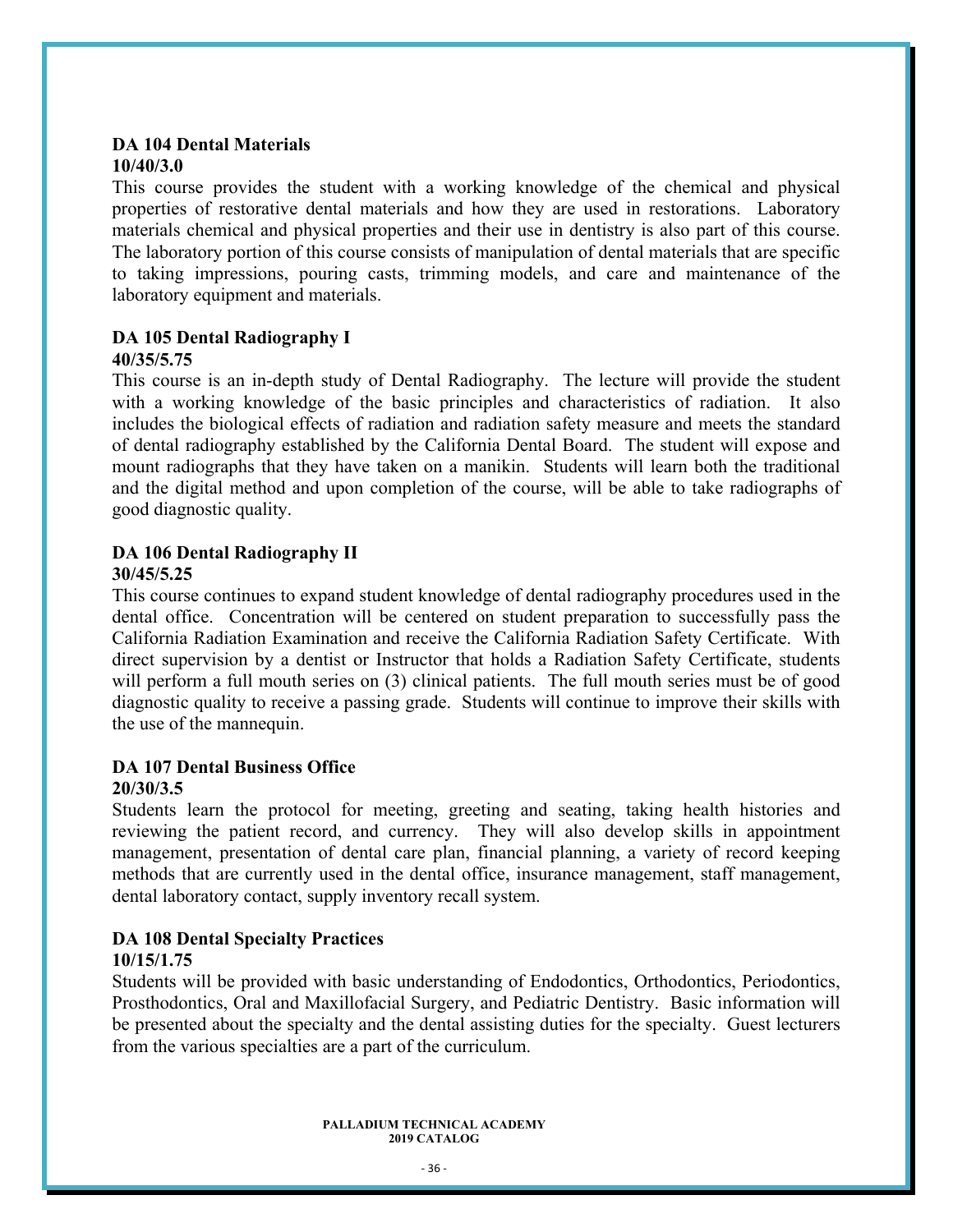### **DA 109 Dental Extended Functions 30/45/5.25**

This module will introduce students to the different types of dental prosthesis used in dentistry. Students will recognize the difference between fixed and removable prosthesis and how they are fabricated. Students will recognize the specialty of periodontics and its importance in dentistry. Students will recognize the specialty of periodontics and its importance in dentistry. Students will recognize the specialty of endodontics and its importance in dentistry. Students will recognize the specialty of oral surgery and its role in dental treatment.

#### **DA 200 Medical and Dental Records 10/15/1.75**

Students will learn a software program that supports Dental and Medical record keeping, dental insurance management, and other records as the dental practices becomes paperless. HIPAA regulations are taught in depth as they relate to insurance processing and record management. Emphasis is placed on the rights to confidentiality and privacy.

## **EM 102 Employment Preparation**

### **15/10/2.0**

Students will learn how to utilize sources for finding a job, such as the internet, newspaper, and associates. They will learn how develop a resume, write a cover letter, interview, and follow up techniques. There will be in class practice of the skills.

### **EM 100 Externship**

#### **10/150/6**

Students will be assigned to Dental offices that offer a quality learning experience and will collaborate with Palladium Technical Academy. Students will assist in the dental procedures they have been trained in with the supervision of the dentist and /or his /her designated staff member.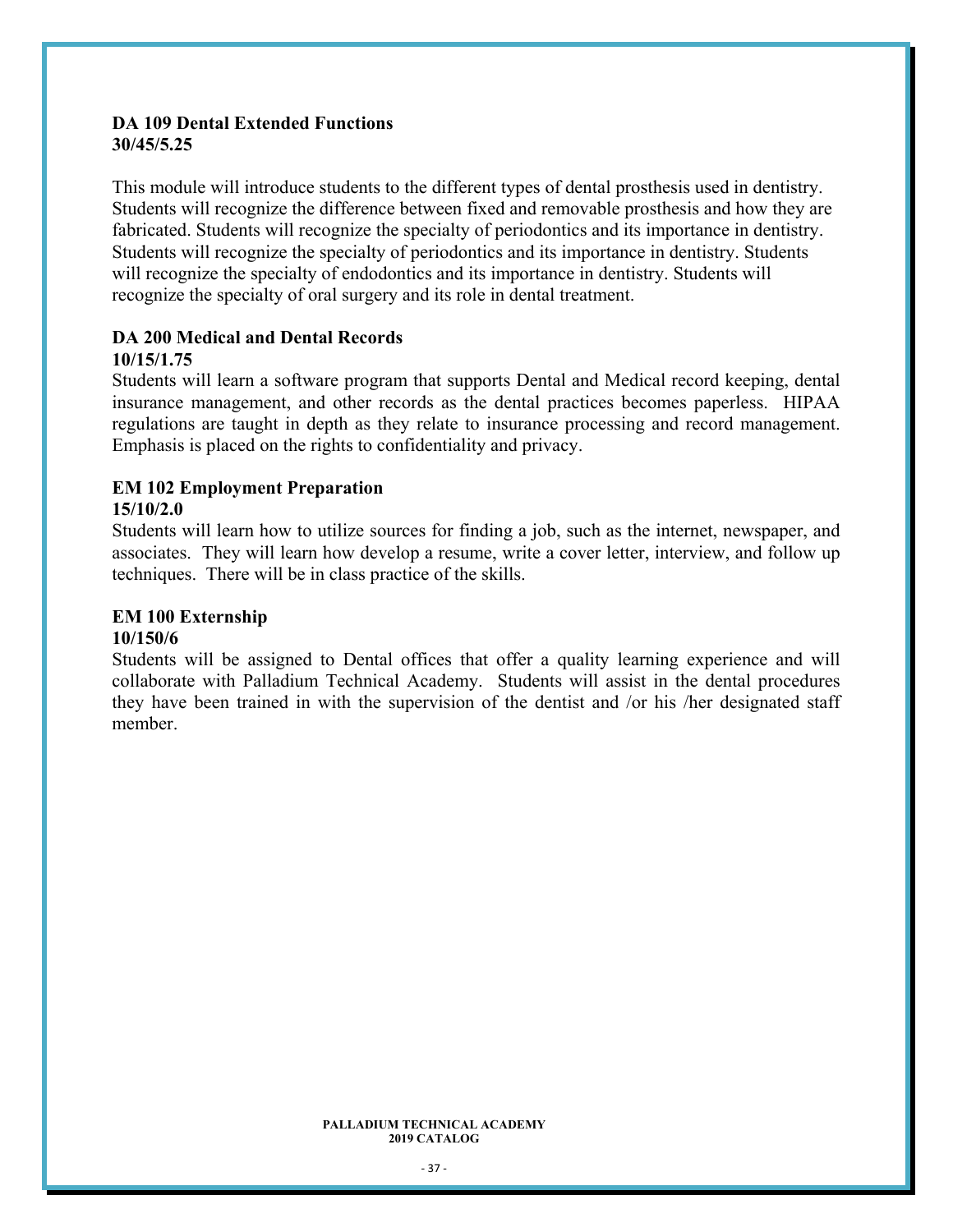#### **PHLEBOTOMY TECHNICIAN**

This program is designed to provide students with the skills and knowledge to become a

Certified Phlebotomist Technician (CPT1). Becoming a phlebotomist or CPT1 opens up opportunities for students to advance in the healthcare field by allowing them to work at facilities such as clinical laboratories, hospitals, community health centers, nursing homes, doctor's offices, blood donation centers and other health care facilities.

The students are given instruction in a classroom and clinical setting. By providing these two methods of instruction for the students, it allows them to successfully be able to safely collect and handle blood specimens from a variety of patients.

The program has an externship which provides a real work-world setting for students to utilize their knowledge and skills under direct supervision of a qualified medical professional, in coordination with a Palladium Technical Academy faculty member.

Students must have a high school diploma or equivalent for admission to this program.

#### **Occupational Objective**

Students completing this program will be qualified to challenge the national exam and to apply for certification from the Laboratory Field Services, California Department of Public Health for Certified Phlebotomist Technician (CPT1).

#### **Equipment**

The skills lab area provides phlebotomy chairs, exam tables, and mayo stands to simulate the clinical practice area. Other equipment includes; vacuum collection devices, butterfly needles, syringes, capillary skin puncture, and glucose meters. The classroom/lecture area has computers available for each student.

| <b>Title</b> | <b>Total Clock Hours</b> |  |
|--------------|--------------------------|--|
| Module 1     | 8                        |  |
| Module 2     | 8                        |  |
| Module 3     | 8                        |  |
| Module 4     | 8                        |  |
| Module 5     | 8                        |  |
| Module 6     | 8                        |  |
| Module 7     | 8                        |  |
| Module 8     | 8                        |  |
| Externship   | 40                       |  |
|              |                          |  |

#### **TOTAL HOURS** 104

Diploma Program 104 Clock Hours / 8 Days

Monday-Friday; 16 days: 5:30PM-10:30PM Saturday & Sunday; 4 weekends: 7:30AM-4:30PM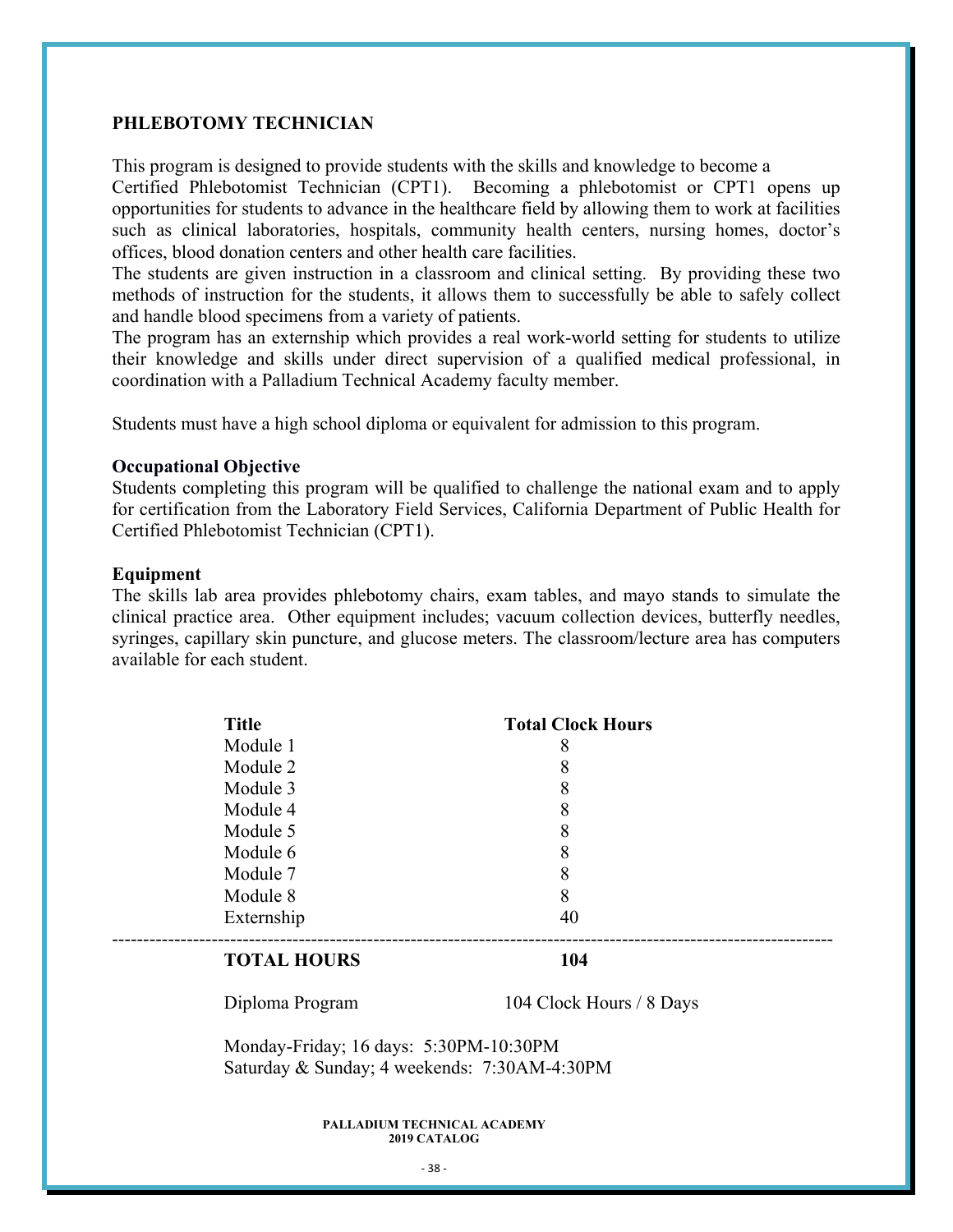#### **Module 1**

This course provides an introduction to Phlebotomy as a profession. The student will be taught infection control, isolation techniques, universal precautions, and waste disposal. The student will be introduced to blood collection equipment for venous and capillary blood collection. The foundations of medical terminology are taught in this module as well as throughout the program.

#### **Module 2**

This course is an overview of the human anatomy and physiology of the Digestive and Respiratory systems. Students are taught preparation of the skin puncture site including proper antiseptic. Vein selection will be discussed and demonstrated including post puncture care and specimen identification.

#### **Module 3**

This course is an overview of the human anatomy and physiology of the Circulatory system including Cytology and Histology. Overall body systems and organs are taught. Blood collection equipment is further discussed and demonstrated. Students are taught "Order of Draw" including tube additives and how they affect test results.

#### **Module 4**

This course evaluates blood collection on special populations including; pediatric and geriatric patients. Students will be taught the use and need of butterfly and syringe method. Procedural error risks and patient complications are discussed.

#### **Module 5**

This course discusses safety and blood borne pathogens in the medical environment. Quality assurance and quality control are stressed including corrective actions in test requisitions, specimen handling and processing.

#### **Module 6**

This course teaches the students how to properly collect a specimen, rejection criteria and preanalytical considerations. With the ever changing technology in the medical setting, students are taught the essentials in electronic medical records for accurate data entry of patient demographics and test ordering.

#### **Module 7**

This course prepares the student to perform capillary skin puncture and necessary equipment. Arterial blood gases are discussed in preparation for the student to study as a CPT II. The students will continue to expand their knowledge of anatomical site selection.

#### **Module 8**

This course emphasizes legal issues and cases involving phlebotomy procedures. Students are given the tools to manage stress in the work environment. The Clinical Laboratory Improvement Act (CLIA) is introduced and discussed.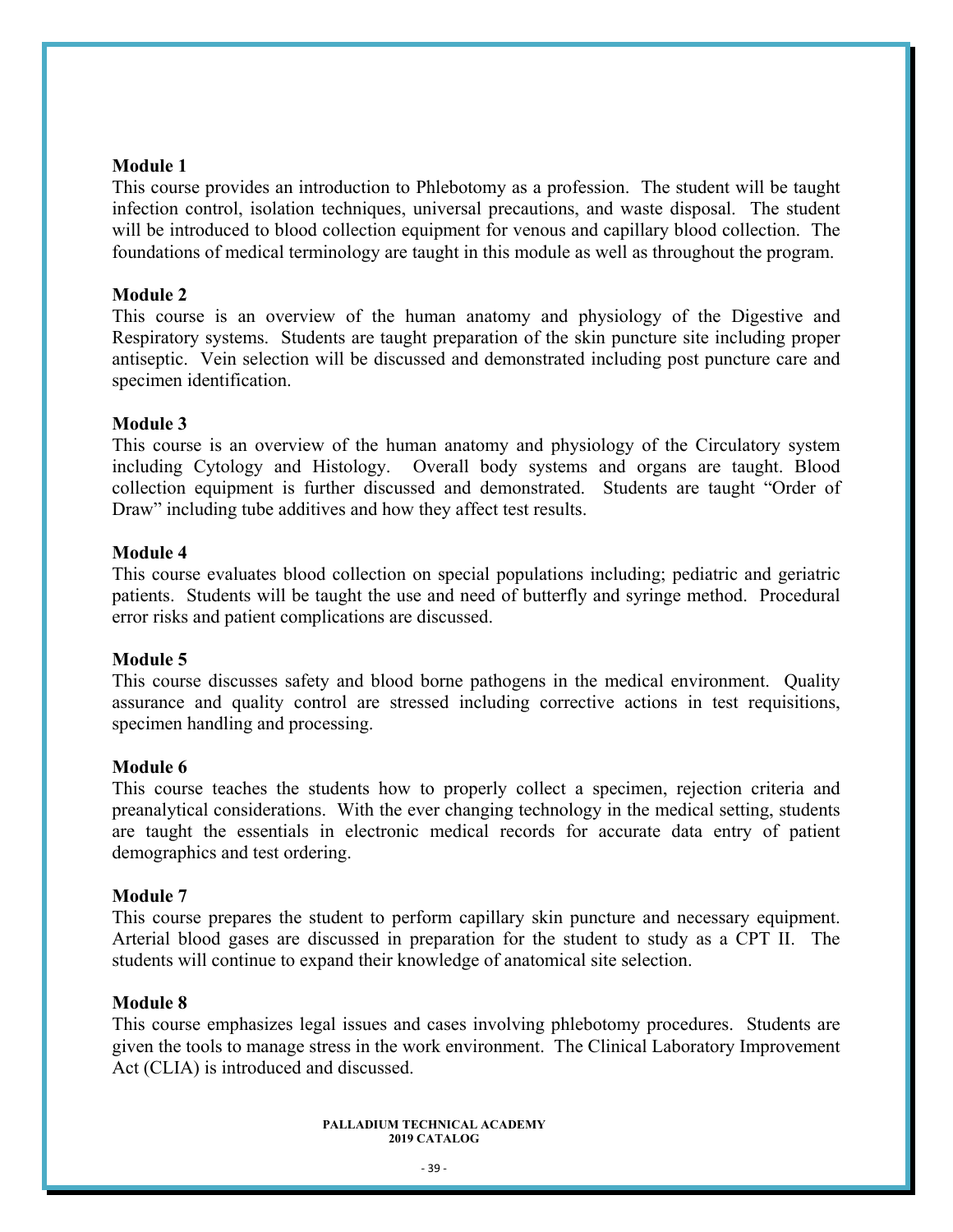### **Externship**

Students will be placed in a medical office for externship after successful completion of all other modules and maintaining 100% attendance throughout the program. The externship will allow the student to apply what they have learned. The student is required to attend for 40 hours and obtain 50 venipunctures and 10 skin punctures. Upon completion, the student will be eligible to apply for their certification from the Laboratory Field Services, California Department of Public Health for Certified Phlebotomist Technician (CPT1).